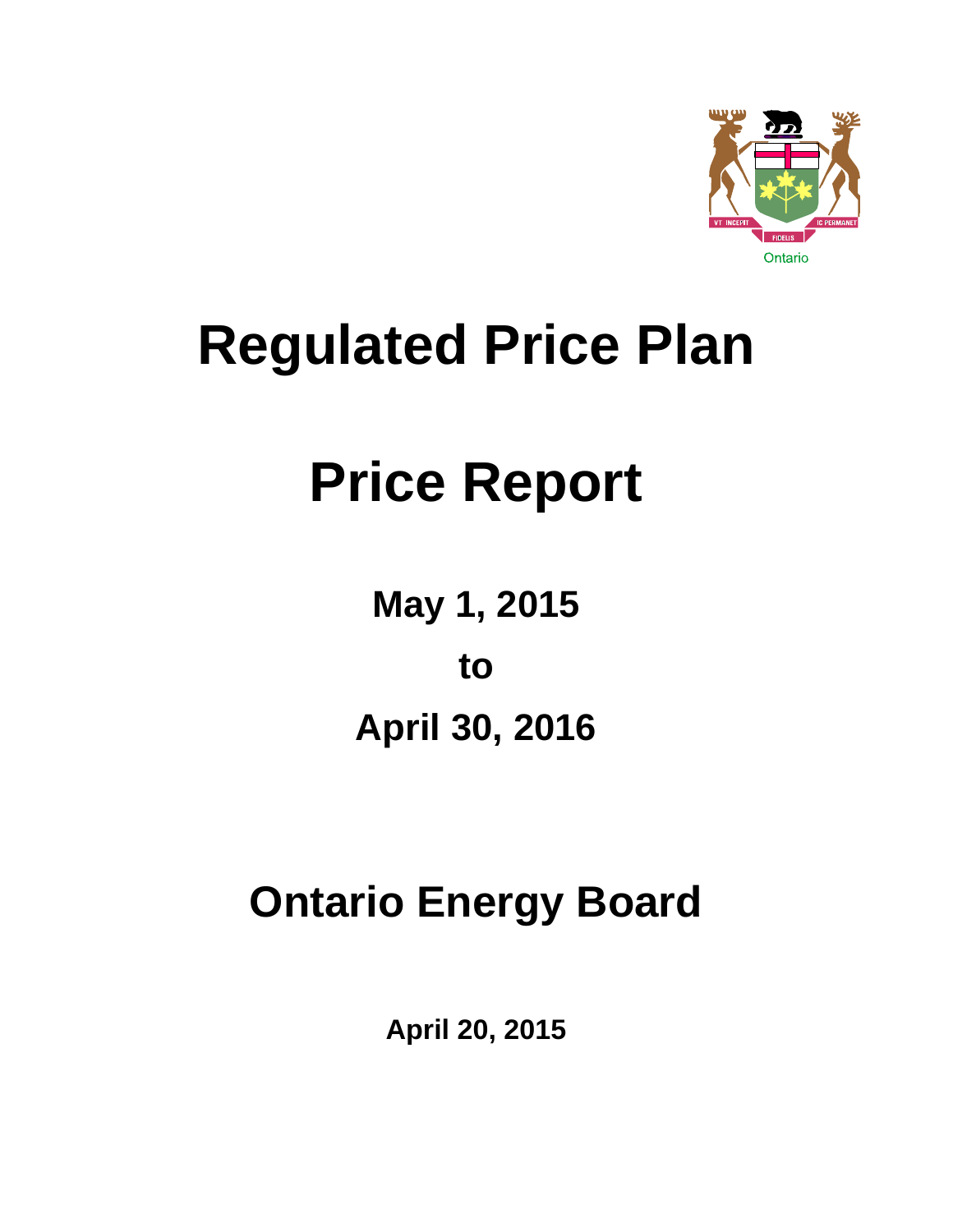#### **Executive Summary**

This report contains the electricity commodity prices under the Regulated Price Plan (RPP) for the period May 1, 2015 through April 30, 2016. The prices were developed using the methodology described in the Regulated Price Plan Manual (RPP Manual).

In accordance with the applicable regulation, the Ontario Energy Board (OEB) must forecast the cost of supplying RPP consumers and ensure that RPP prices reflect this cost. RPP prices are reviewed by the OEB every six months to determine if they need to be adjusted. The result of the OEB's review for the upcoming 12 month period is that the average cost of supplying RPP consumers is forecast to increase 7.5% to \$102.10/MWh (10.21 cents per kWh) effective May 1, 2015.

In broad terms, the methodology used to develop RPP prices has two essential steps:

- 1. Forecasting the total RPP supply cost for 12 months, and
- 2. Establishing prices to recover the forecast RPP supply cost from RPP consumers over the 12‐month period.

The calculation of the total RPP electricity supply cost involves several separate forecasts, including:

- o the hourly market price of electricity;
- o the electricity consumption pattern of RPP consumers;
- o the electricity supplied by those assets of Ontario Power Generation (OPG) whose price is regulated;
- o the costs related to the contracts signed by non‐utility generators (NUGs) with the former Ontario Hydro;
- o the costs of the supply contracts, and conservation and demand management (CDM) initiatives of the Independent Electricity System Operator<sup>1</sup> (IESO); and
- o the net variance account balance (as of April 30, 2015) carried by the IESO.

The market-based price for electricity used by RPP consumers reflects both the hourly market price of electricity and the electricity consumption pattern of RPP consumers. Residential consumers, who represent most RPP consumption, use relatively more of their electricity during times when total Ontario demand and prices are higher (than the overall Ontario average) and relatively less when total Ontario demand and prices are lower (than the overall Ontario average). This consumption pattern makes the average market price for RPP consumers higher than the average market price for the entire Ontario electricity market.

<sup>1</sup> Contracts were formerly held by the Ontario Power Authority (OPA), which merged with the Independent Electricity System Operator effective January 1, 2015.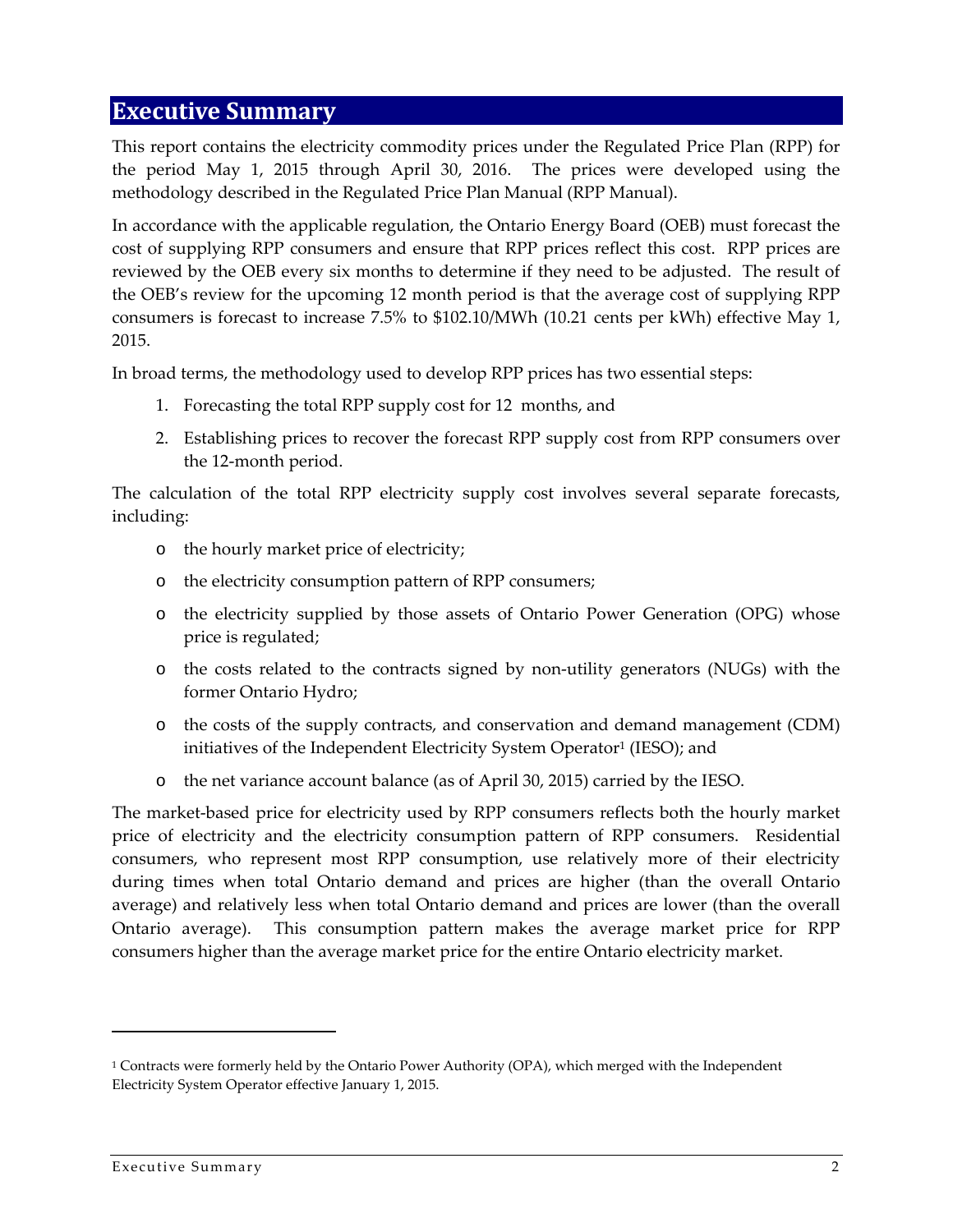#### **Average RPP Supply Cost**

The hourly market price forecast was developed by Navigant Consulting Ltd. (Navigant). The forecast of the simple average market price for 12 months from May 1, 2015 is \$19.92/MWh (1.992 cents per kWh). After accounting for the consumption pattern of RPP consumers, the average market price for electricity used by RPP consumers is forecast to be \$21.68/MWh (2.168 cents per kWh).

The combined effect of the other components of the RPP supply cost is expected to increase this per kilowatt‐hour price. The collective impact of the other components is summarized by the Global Adjustment. The Global Adjustment reflects the impact of the NUG contract costs, which are above market prices at most times, the regulated prices for OPG's prescribed nuclear and hydroelectric generating facilities (the prescribed assets), which may be above or below market prices, and any remaining cost of supply contracts held by the Independent Electricity System Operator (IESO) which generators have not recovered through their market revenues. The cost associated with CDM initiatives implemented by the IESO is also included. The forecast net impact of the Global Adjustment is to increase the average RPP supply cost by \$81.94/MWh (8.194 cents per kWh).

Another factor to be taken into account is that actual prices and actual demand cannot be predicted with absolute certainty; both price and demand are subject to random effects. Two adjustments are made to account for this forecast variance. A small adjustment is made to the RPP supply cost to account for the fact that these random effects are more likely to increase than to decrease costs. This adjustment was determined to be \$1.00/MWh (0.100 cents per kWh). Without this adjustment, the RPP would be expected to end the year with a small debit variance.

An additional adjustment factor is required to "clear" the expected balance in the IESO variance account as of April 30, 2015. The current surplus balance was accumulated due to higher than forecast RPP revenues and lower than forecast supply costs. The forecast adjustment factor to clear the existing variance balance is a credit (decrease in the RPP price) of \$2.52/MWh (0.252 cents per kWh).

The resulting average RPP supply cost (effective May 1, 2015) is \$102.10/MWh. The average RPP price (RPA) is 10.210 cents per kWh. This is summarized in Table ES‐1.

| <b>RPP Supply Cost Summary</b>                                      |           |          |
|---------------------------------------------------------------------|-----------|----------|
| for the period from May 1, 2015 through April 30, 2016              |           |          |
|                                                                     |           | Current  |
| <b>Forecast Wholesale Electricity Price</b>                         |           | \$19.92  |
| Load-Weighted Price for RPP Consumers (\$ / MWh)                    |           | \$21.68  |
| Impact of the Global Adjustment (\$ / MWh)                          | +         | \$81.94  |
| Adjustment to Address Bias Towards Unfavourable Variance (\$ / MWh) | ÷         | \$1.00   |
| Adjustment to Clear Existing Variance (\$ / MWh)                    | $\ddot{}$ | (\$2.52) |
| Average Supply Cost for RPP Consumers (\$ / MWh)                    | =         | \$102.10 |

#### **Table ES‐1: Average RPP Supply Cost Summary (for the 12 months from May 1, 2015)**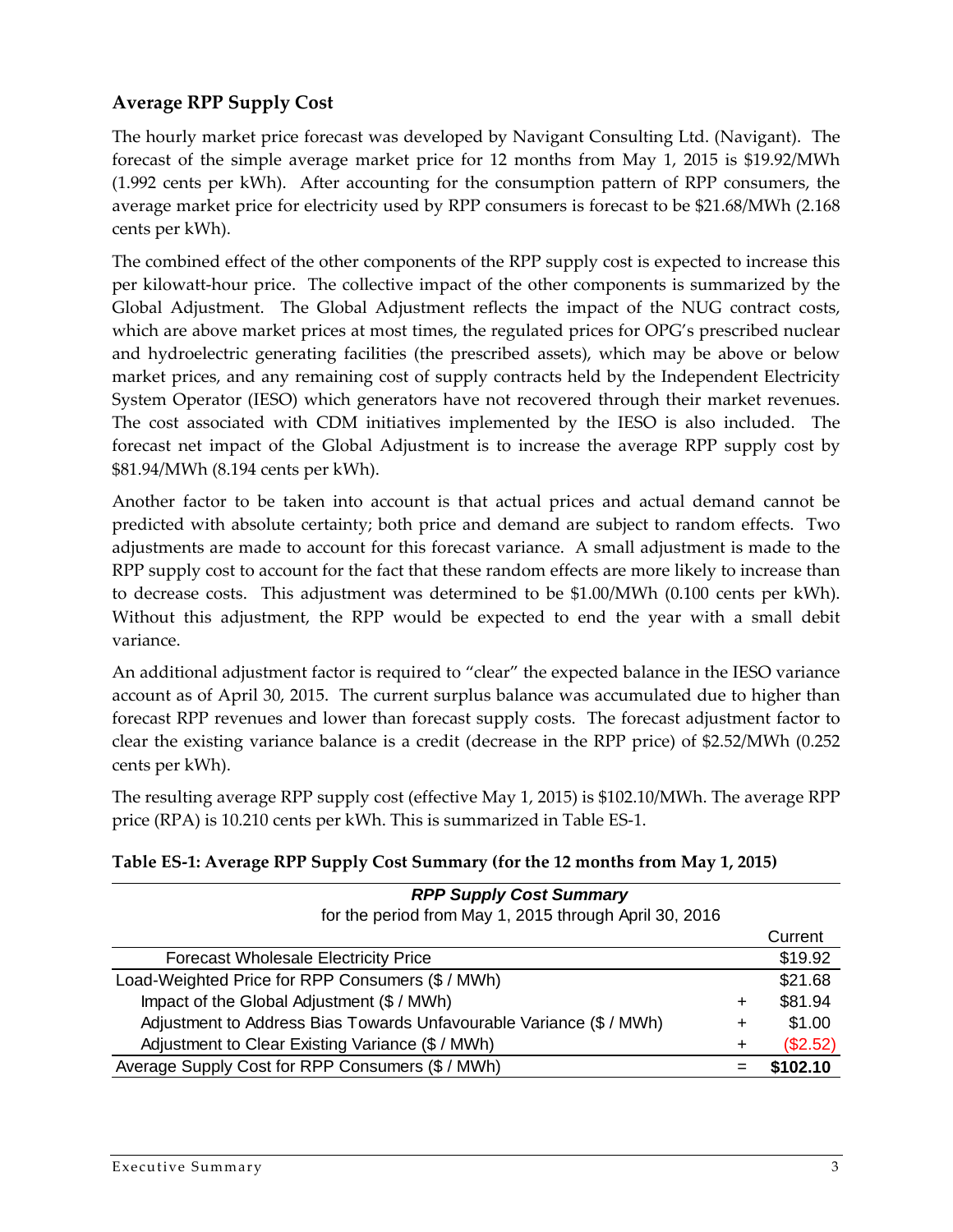Inevitably, there will be a difference between the actual and forecast cost of supplying electricity to all RPP consumers. This difference is referred to as the unexpected variance and will be included in the RPP supply cost for the next RPP period.

RPP consumers are not charged the average RPP supply cost. Rather, they pay prices under price structures that are designed to make their consumption weighted average price equal to the average supply cost. There are two RPP price structures, one for consumers with eligible time-of-use (or "smart") meters who pay time-of-use (TOU) prices, who make up the majority of RPP consumers, and one for consumers with conventional meters (Tiered Pricing).

#### **Regulated Price Plan (TOU Pricing)**

Consumers with eligible time‐of‐use (or "smart") meters that can determine when electricity is consumed during the day will pay under a time‐of‐use price structure. The prices for this plan are based on three time-of-use periods per weekday<sup>2</sup>. These periods are referred to as Off-Peak (with a price of RPEMOFF), Mid-Peak (RPEMMID) and On-Peak (RPEMON). The lowest (Off-Peak) price is below the RPA, while the other two are above it.

The resulting time-of-use (TOU) prices for consumers with eligible time-of-use meters are:

- o RPEMOFF = 8.0 cents per kWh (64% of TOU load);
- o RPEMMID = 12.2 cents per kWh (18% of TOU load); and,
- o RPEMON = 16.1 cents per kWh (18% of TOU load).

These prices reflect the seasonal change in the TOU pricing periods which will take effect on May 1, 2015 and November 1, 2015. TOU pricing periods are:

- o *Off‐peak* period (priced at RPEMOFF):
	- *Winter and summer weekdays*: 7 p.m. to midnight and midnight to 7 a.m.
	- *Winter and summer weekends and holidays*:<sup>3</sup> 24 hours (all day)
- o *Mid‐peak* period (priced at RPEMMID)
	- *Winter weekdays (November 1 to April 30)*: 11 a.m. to 5 p.m.
	- *Summer weekdays (May 1 to October 31)*: 7 a.m. to 11 a.m. and 5 p.m. to 7 p.m.
- o *On‐peak* period (priced at RPEMON)
	- *Winter weekdays*: 7 a.m. to 11 a.m. and 5 p.m. to 7p.m.
	- *Summer weekdays*: 11 a.m. to 5 p.m.

<sup>2</sup> Weekends and statutory holidays have one TOU period: Off‐peak.

<sup>3</sup> For the purpose of RPP time‐of‐use pricing, a "holiday" means the following days: New Year's Day, Family Day, Good Friday, Christmas Day, Boxing Day, Victoria Day, Canada Day, Labour Day, Thanksgiving Day, and the Civic Holiday. When any holiday falls on a weekend (Saturday or Sunday), the next weekday following (that is not also a holiday) is to be treated as the holiday for RPP time-of-use pricing purposes.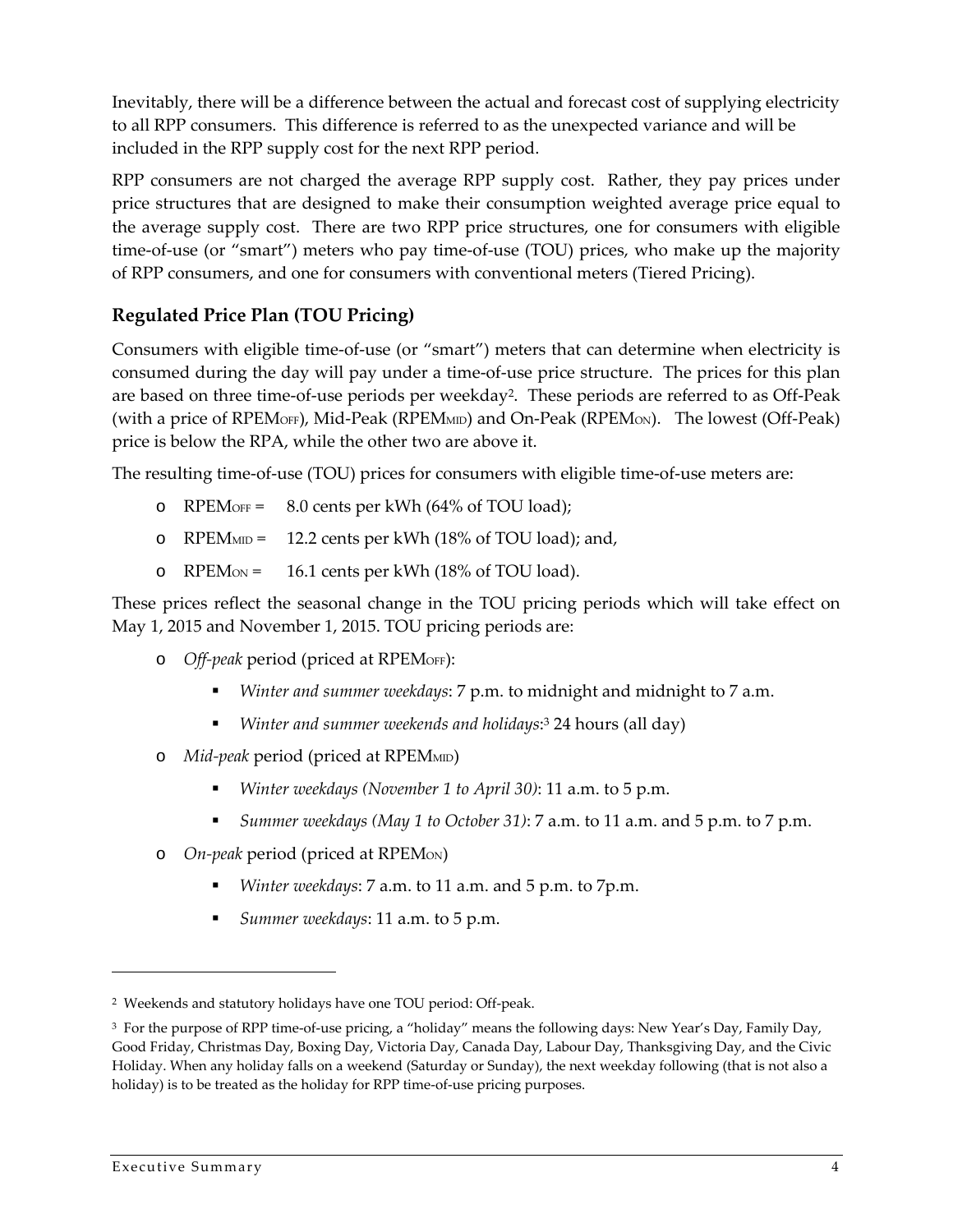#### **Regulated Price Plan ‐ Tiered Pricing**

RPP consumers that are not on TOU pricing pay prices in two tiers; one price (referred to as  $RPCM<sub>T1</sub>$ ) for monthly consumption up to a tier threshold and a higher price (referred to as  $RPCM<sub>T2</sub>$ ) for consumption over the threshold. The threshold for residential consumers changes twice a year on a seasonal basis: to 600 kWh per month during the summer season (May 1 to October 31) and to 1000 kWh per month during the winter season (November 1 to April 30). The threshold for non-residential RPP consumers remains constant at 750 kWh per month for the entire year.

The resulting tiered prices for consumers with conventional meters are:

- o  $RPCM_{T1} = 9.4$  cents per kWh, and
- o  $RPCM_{T2}$  = 11.0 cents per kWh.

Based on historical consumption, approximately 51% of RPP tiered consumption is forecast to be at the lower tier price (RPCM $\pi$ ) and 49% at the higher tier price (RPCM $\pi$ 2). Given these proportions, the average price for conventional meter RPP consumption is forecast to be equal to the RPA.

The average price a consumer on TOU prices will pay depends on the consumer's load profile (i.e., how much electricity is used at what time). As discussed above, RPP prices are set so that a consumer with an *average* load profile will pay the same average price under either the tiered or TOU prices, as shown in Table ES‐2.<sup>4</sup> This average price is equal to the average RPP unit supply cost (equal to the RPA) of 10.2¢ / kWh.

| <b>Time-of-Use RPP Prices</b> | Off-Peak          | Mid-Peak | <b>On-Peak</b>    | <b>Average Price</b> |
|-------------------------------|-------------------|----------|-------------------|----------------------|
| Price                         | 8.0 <sub>¢</sub>  | 12.2c    | 16.1 <sub>¢</sub> | 10.2 <sub>¢</sub>    |
| % of TOU Consumption          | 64%               | 18%      | 18%               |                      |
| <b>Tiered RPP Prices</b>      | Tier <sub>1</sub> |          | Tier 2            | <b>Average Price</b> |
| Price                         | 9.4c              |          | 11.0 <sub>¢</sub> | 10.2 <sub>¢</sub>    |
| % of Tiered Consumption       | 51%               |          | 49%               |                      |

| Table ES-2: Price Paid by Average RPP Consumer under TOU and Tiered prices |  |
|----------------------------------------------------------------------------|--|
|                                                                            |  |

<sup>4</sup> The percentages of total consumption by TOU period and by Tier in Table ES‐2 are based on consumption data for consumers provided by the IESO.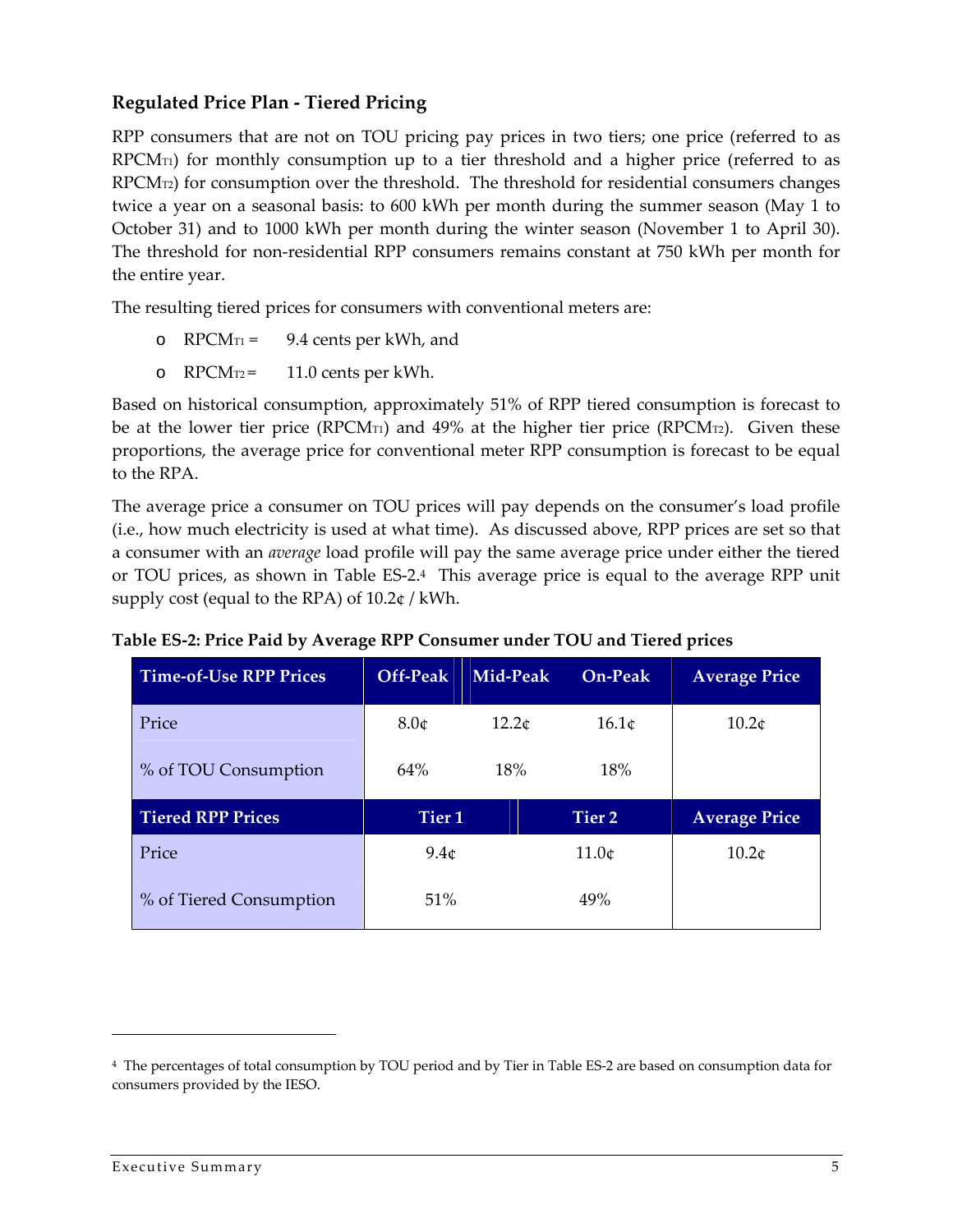#### **Major Factors Causing the Change in RPP Prices**

The forecast average supply cost for RPP consumers increases by \$7.15/MWh in the current forecast compared to the previous forecast. Two factors account for this change:

- o Underlying cost factors ‐ the load weighted price for RPP consumers plus the global adjustment ‐ increase the average supply cost by \$6.22/MWh; and,
- o The change in the variance account credit balance adds to the supply cost increase by \$0.93/MWh.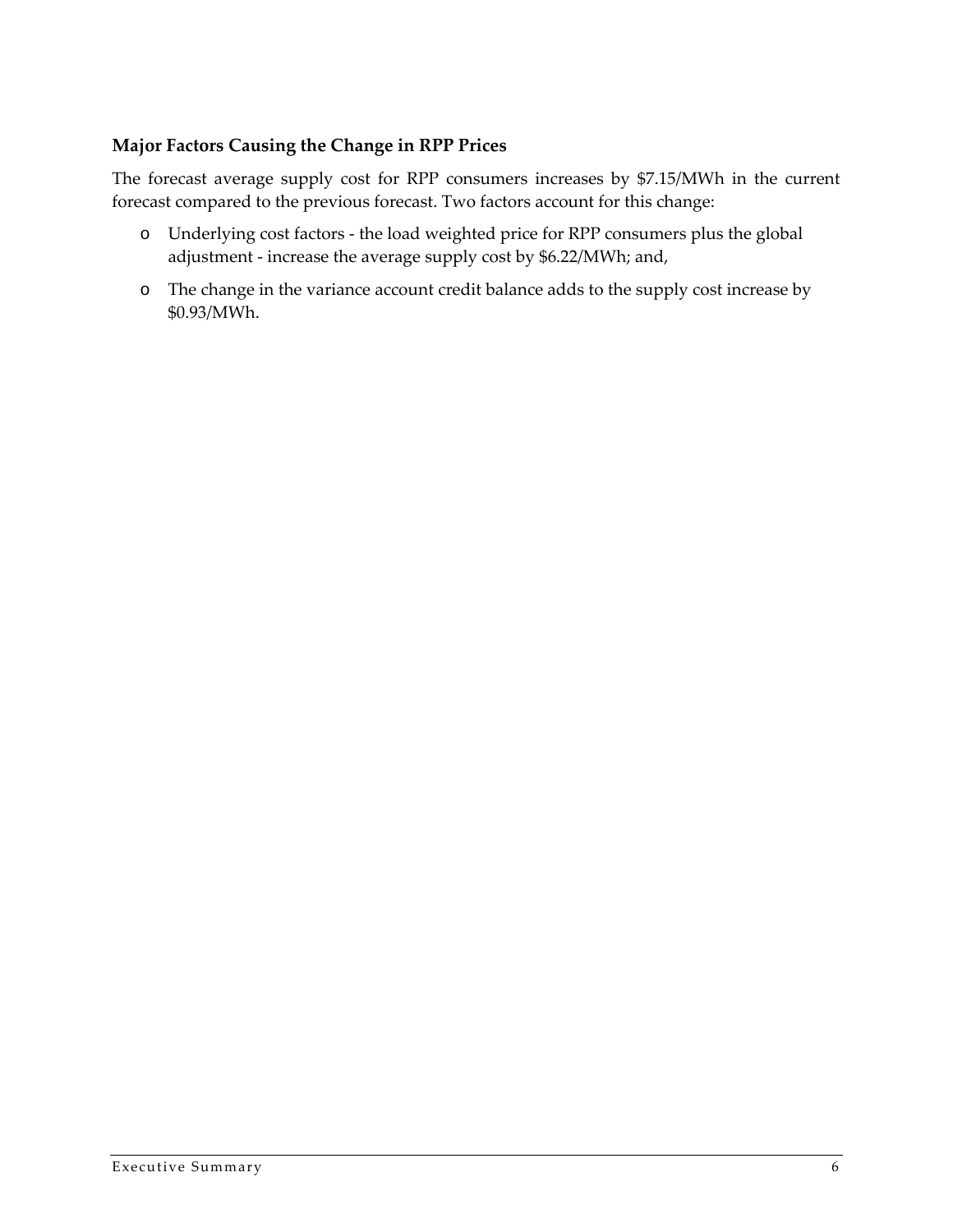## **Table of Contents**

| $\mathbf{1}$ .                                                                                                   |  |
|------------------------------------------------------------------------------------------------------------------|--|
| 1.1                                                                                                              |  |
| 1.2                                                                                                              |  |
| 2.                                                                                                               |  |
| 2.1                                                                                                              |  |
| 2.2                                                                                                              |  |
| 2.2.1                                                                                                            |  |
| 2.2.2                                                                                                            |  |
| 2.2.3                                                                                                            |  |
| Cost Adjustment Term for Non-Utility Generators (NUGs) and Other Generation under Contract with OEFC 14<br>2.2.4 |  |
| Cost Adjustment Term for Certain Renewable Generation Under Contract with the IESO  14<br>2.2.5                  |  |
| 2.2.6                                                                                                            |  |
| 2.2.7                                                                                                            |  |
| 2.2.8                                                                                                            |  |
| 2.3                                                                                                              |  |
| 2.4                                                                                                              |  |
| 3.                                                                                                               |  |
| 3.1                                                                                                              |  |
| 3.2                                                                                                              |  |
| 4.                                                                                                               |  |

## List of Figures & Tables

#### **List of Figures**

#### **List of Tables**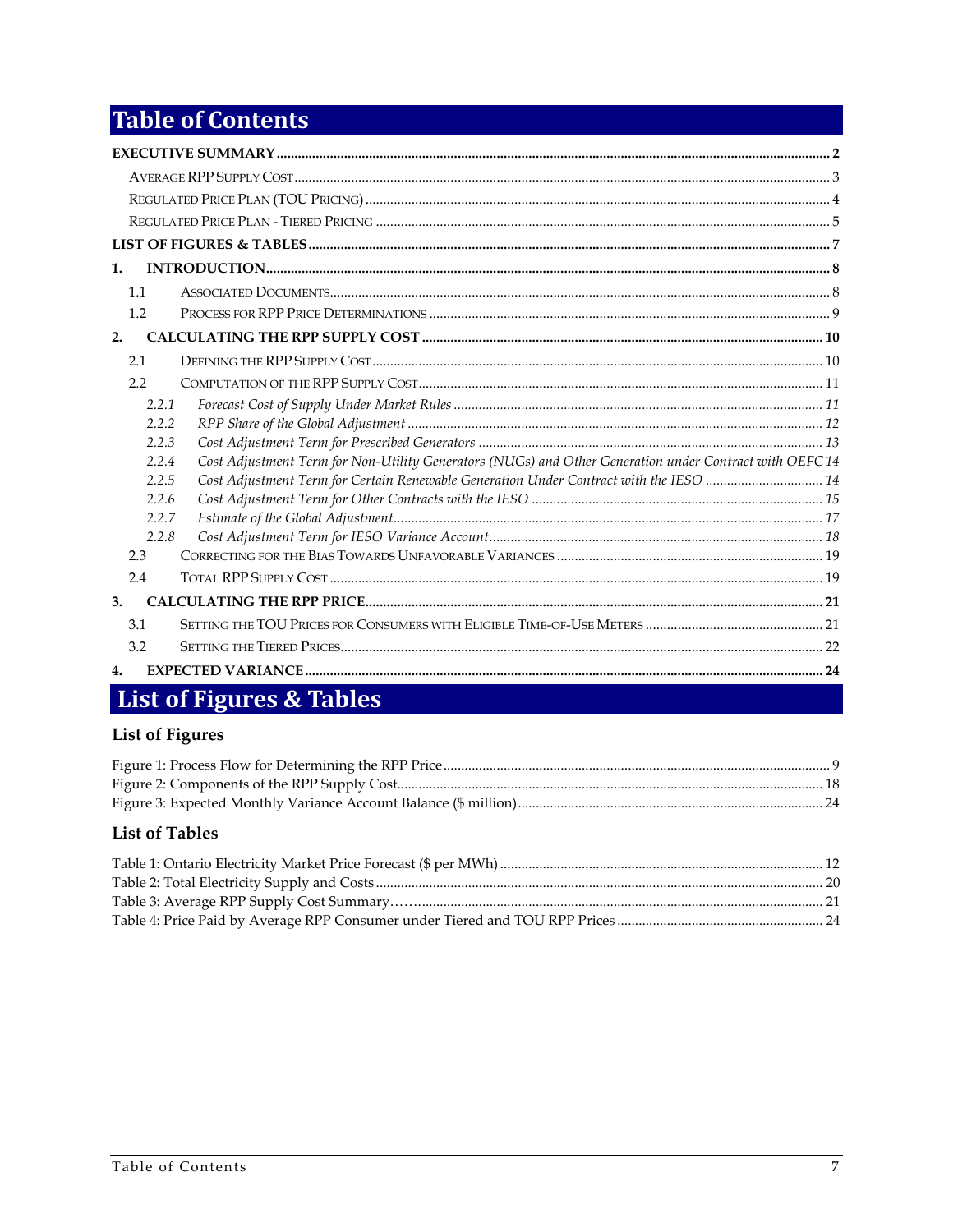#### **1. Introduction**

Under amendments to the *Ontario Energy Board Act, 1998* (the *Act*) contained in the *Electricity Restructuring Act, 2004*, the Ontario Energy Board (OEB) was mandated to develop a regulated price plan (RPP) for electricity prices to be charged to consumers that have been designated by legislation and that have not opted to switch to a retailer or to be charged the hourly spot market price. The first prices were implemented under the RPP effective on April 1, 2005, as set out by the Ontario Government in regulation O. Reg. 95/05. This report covers the period from May 1, 2015 to April 30, 2016. The RPP prices set out in this report are intended to be in place for that same period.<sup>5</sup> However, the OEB will review these RPP prices in six months to determine whether they need to be adjusted.

The OEB has issued a Regulated Price Plan Manual (RPP Manual<sup>6</sup>) that explains how RPP prices are set. The OEB relies on a forecast of wholesale electricity market prices, prepared by Navigant as a basic input into the forecast of RPP supply costs as per the RPP Manual methodology.

This Report describes how the OEB has used the RPP Manual's processes and methodologies to arrive at the RPP prices effective May 1, 2015.

This Report consists of four chapters as follows:

- o Chapter 1. Introduction
- o Chapter 2. Calculating the RPP Supply Cost
- o Chapter 3. Calculating RPP Prices
- o Chapter 4. Expected Variance

#### **1.1 Associated Documents**

<u> 1989 - Johann Stein, marwolaethau a bhann an t-Amhair Aonaichte an t-Amhair Aonaichte an t-Amhair Aonaichte a</u>

Two documents are closely associated with this Report:

- o The *Regulated Price Plan Manual* (RPP Manual) describes the methodology for setting RPP prices; and,
- o The *Ontario Wholesale Electricity Market Price Forecast For the Period May 1, 2015 through October 31, 2016* (Market Price Forecast Report),<sup>7</sup> prepared by Navigant, contains the Ontario wholesale electricity market price forecast and explains the material

<sup>5</sup> In accordance with the RPP Manual, price resetting is considered for implementation every six months. If there is a price resetting following a Board review, the Board will determine how much of a price change will be needed to recover the forecast RPP supply cost *plus or minus* the accumulated variance in the IESO variance account over the next 12 months. In addition to the scheduled six month review, the RPP Manual allows for an automatic "trigger" based adjustment if the unexpected variance exceeds \$160 million within a quarter.

<sup>6</sup> http://www.ontarioenergyboard.ca/OEB/\_Documents/EB‐2004‐0205/RPP\_Manual.pdf

<sup>7</sup> The Market Price Forecast Report is posted on the OEB web site, along with the RPP Price Report, on the RPP web page. http://www.ontarioenergyboard.ca/OEB/\_Documents/EB‐2004‐ 0205/Wholesale\_Electricy\_Price\_Forecast\_Report\_20150420.pdf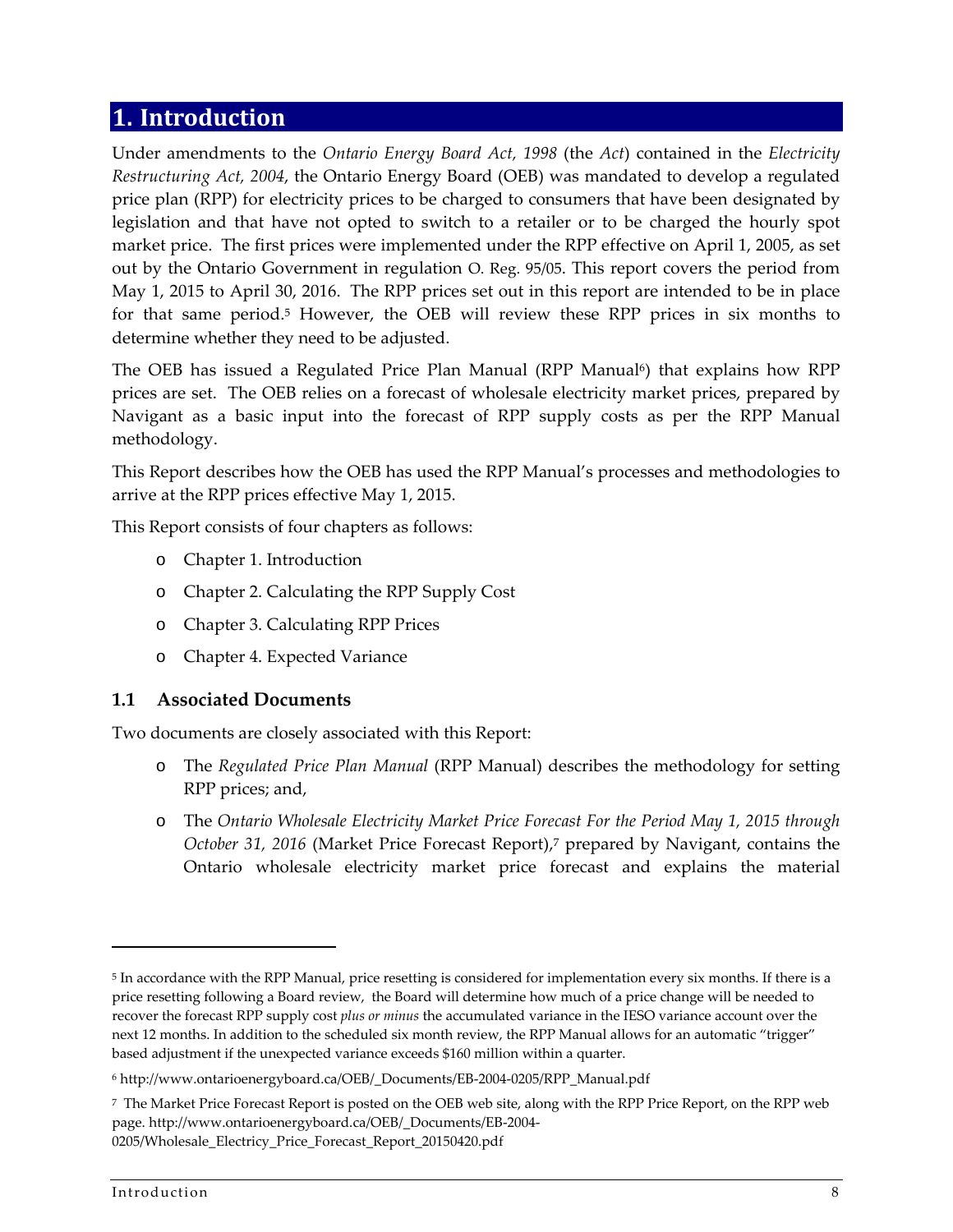assumptions which lie behind the hourly price forecast. Those assumptions are not repeated in this Report.

#### **1.2 Process for RPP Price Determinations**

Figure 1 below illustrates the process for setting RPP prices. The RPP supply cost and the accumulated variance account balance (carried by the Independent Electricity System Operator, or the IESO) both contribute to the base RPP price, which is set to recover the full costs of electricity supply. The diagram below illustrates the processes to be followed to set the RPP price for both consumers with conventional meters and those with eligible time‐of‐use meters (or "smart" meters).

#### **Figure 1: Process Flow for Determining the RPP Price**



#### Source: RPP Manual

This Report is organized according to this basic process.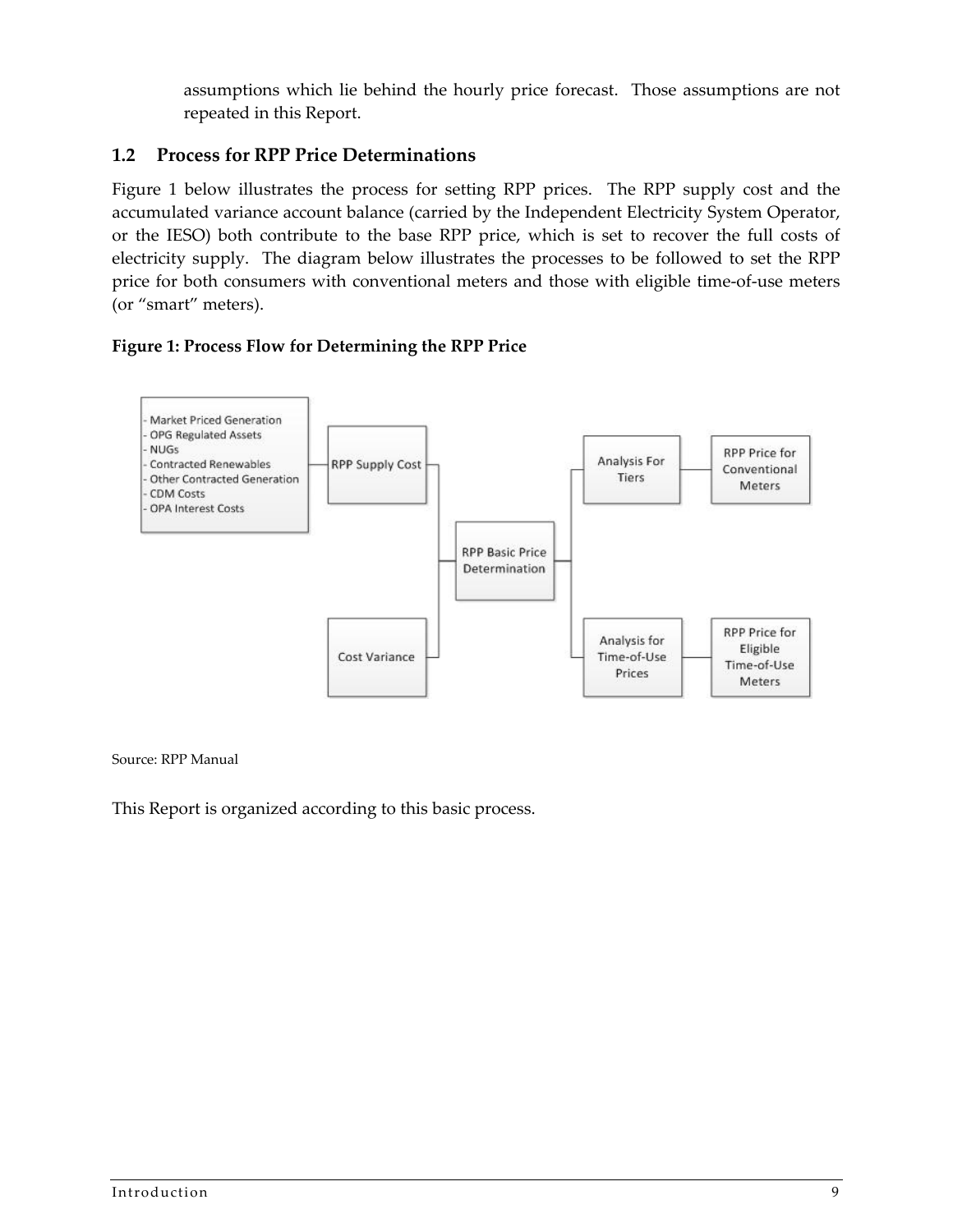### **2.Calculating the RPP Supply Cost**

The RPP supply cost calculation formula is set out in Equation 1 below. To calculate the RPP supply cost requires forecast data for the terms in Equation 1. Most of the terms depend on more than one underlying data source or assumption. This chapter describes the data or assumption source for each of the terms and explains how the data were used to calculate the RPP supply cost. More detail on this methodology is in the RPP Manual.

It is important to remember that the elements of Equation 1 are forecasts. In some cases, the calculation uses actual historical values, but in these cases the historical values constitute the best available forecast.

#### **2.1 Defining the RPP Supply Cost**

Equation 1 below defines the RPP supply cost. This equation is further explained in the RPP Manual.

#### **Equation 1**

 $C_{RPP} = M + \alpha [(A - B) + (C - D) + (E - F) + G] + H$ , where

- o CRPP is the total RPP supply cost;
- o M is the amount that the RPP supply would have cost under the Market Rules;
- $\alpha$  is the RPP proportion of the total Global Adjustment costs;<sup>8</sup>
- o A is the amount paid to prescribed generators in respect of the output of their prescribed generation facilities;<sup>9</sup>
- o B is the amount those generators would have received under the Market Rules;
- o C is principally the amount paid to OEFC with respect to its payments under contracts with non-utility generators (NUGs);<sup>10</sup>

<sup>8</sup> The elements in square brackets collectively represent the Global Adjustment. For RPP price setting purposes the elements of the Global Adjustment are described differently in this Price Report than they are in O. Reg. 429/04 (Adjustments under Section 25.33 of the Act) made under the *Electricity Act, 1998.* "G" in the expression in square brackets integrates two separate components of the Global Adjustment formula (G and H). "E" and "F" in the expression in square brackets include certain generation contracts that are associated with "G" in O. Reg. 429/04. This is necessary to ensure that there is no double‐counting and thus over‐recovery of generation costs because all RPP supply is included in "M". As discussed below, forecast Global Adjustment costs are recovered through the RPP according to the allocation of the Global Adjustment between Class A and Class B consumers, and the RPP consumers' share of Class B consumption.

<sup>9</sup> As set out in regulation O. Reg. 53/05, The Board sets payment amounts for energy produced from Ontario Power Generation's nuclear and certain hydro‐electric generating stations (the prescribed assets). The Board's most recent Decision setting these payment amounts (EB‐2013‐0321) was issued on December 18, 2014.

<sup>10</sup> In addition to the contracts with the NUGs, OEFC is also the counterparty to a contingency support agreement with OPG in relation to two of its generation facilities identified in O. Reg. 427/04 (Payments to the Financial Corporation re Section 78.2 of the Act) made under the Act. Payments made to OPG under this agreement are related to termination costs associated with these two generation facilities.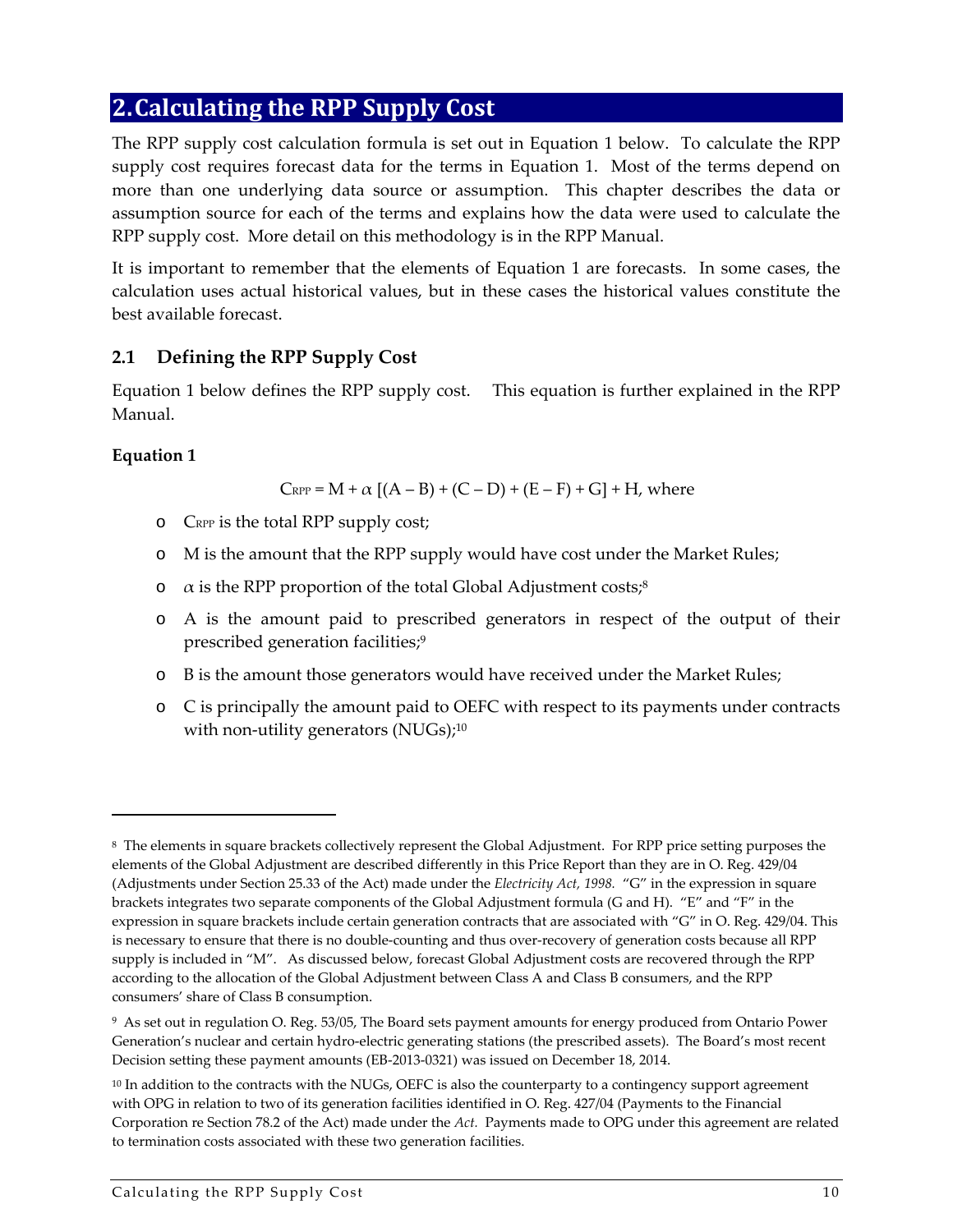- o D is the amount that would have been received under the Market Rules for electricity and ancillary services supplied by those NUGs;
- o E is the amount paid to the IESO with respect to its payments under certain contracts with renewable generators;
- o F the amount that would have been received under the Market Rules for electricity and ancillary services supplied by those renewable generators;
- o G is (a) the amount paid by the IESO for procurement contracts for generation or for demand response or CDM; and,
- o H is the amount associated with the variance account held by the IESO. This includes any existing variance account balance needed to be recovered (or disbursed) in addition to any interest incurred (or earned).

The forecast per unit RPP supply cost will be the total RPP supply cost  $(C_{RPP})$  divided by the total forecast RPP demand. RPP prices will be based on that forecast per unit cost.

#### **2.2 Computation of the RPP Supply Cost**

Broadly speaking, the steps involved in forecasting the RPP supply cost are:

- 1. Forecast wholesale market prices;
- 2. Forecast the load shape for RPP consumers;
- 3. Forecast the quantities in Equation 1; and
- 4. Forecast RPP Supply Cost = Total of Equation 1.

In addition to the four steps listed above, the calculation of the total RPP supply cost requires a forecast of the stochastic adjustment, which is not included in Equation 1. The stochastic adjustment is included in the RPP Manual as an additional cost factor calculated outside of Equation 1. Since the RPP prices are always announced by the OEB in advance of the actual price adjustment being implemented, it is also necessary to forecast the net variance account balance at the end of the current RPP period (April 30, 2015).<sup>11</sup> This amount is included in Equation 1 ("H").

The following sections will describe each term or group of terms in Equation 1, the data used for forecasting them, and the computational methodology to produce each component of the RPP supply cost.

#### **2.2.1 Forecast Cost of Supply Under Market Rules**

This section covers the first term of Equation 1:

$$
C_{\text{RPP}} = M + \alpha [(A - B) + (C - D) + (E - F) + G] + H.
$$

<sup>11</sup> RPP prices are announced in advance by the Board to provide notification to consumers of the upcoming price change and to provide distributors with the necessary amount of time to incorporate the new RPP prices into their billing systems.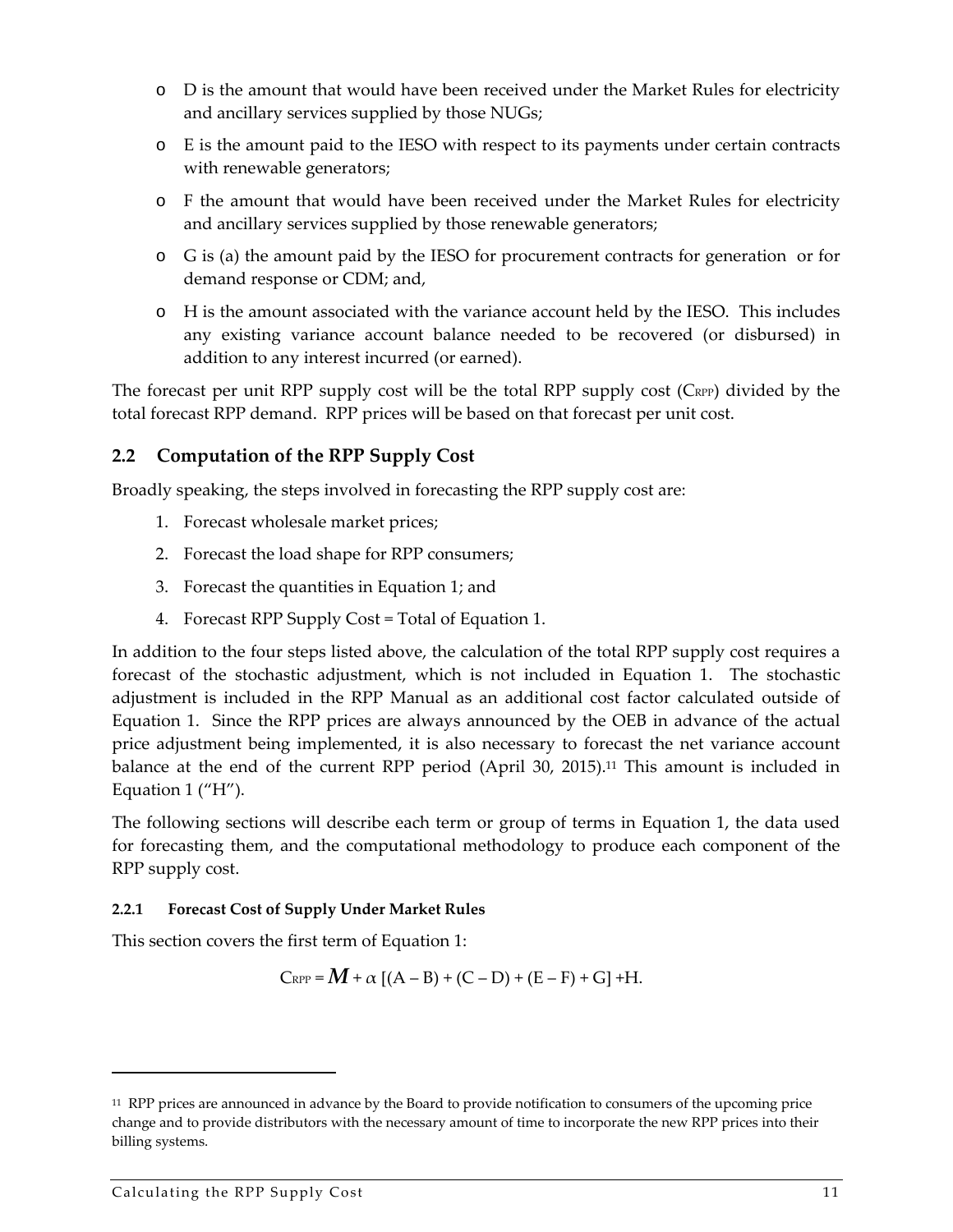The forecast cost of supply to RPP consumers under the Market Rules depends on two forecasts:

- o The forecast of the simple average hourly Ontario electricity price (HOEP) in the IESO‐administered market over all hours in each month of the year; and
- o The forecast of the ratio of the load‐weighted average market price paid by RPP consumers in each month to the simple average HOEP in that month.

The forecast of HOEP is taken directly from the Market Price Forecast Report. That report also contains a detailed explanation of the assumptions that underpin the forecast such as generator fuel prices (e.g. natural gas). Table 1 below shows forecast seasonal on-peak, off-peak, and average prices. The prices provided in Table 1 are simple averages over all of the hours in the specified period (i.e., they are not load-weighted). These on-peak and off-peak periods differ from and should not be confused with the TOU periods associated with the RPP TOU prices discussed later in this report.

| Term  | Quarter | <b>Calendar Period</b> | <b>On-Peak</b> | <b>Off-Peak</b> | Average | Term Average |
|-------|---------|------------------------|----------------|-----------------|---------|--------------|
|       | Q1      | May 15 - Jul 15        | \$25.75        | \$14.98         | \$19.96 |              |
| Year  | Q2      | Aug 15 - Oct 15        | \$25.42        | \$15.39         | \$19.94 |              |
| RPP   | Q3      | Nov 15 - Jan 16        | \$29.33        | \$17.99         | \$23.15 |              |
|       | Q4      | Feb 16 - Apr 16        | \$21.76        | \$12.13         | \$16.56 | \$19.92      |
| Other | Q1      | May 16 - Jul 16        | \$23.78        | \$12.07         | \$17.48 |              |
|       | Q2      | Aug 16 - Oct 16        | \$23.64        | \$12.95         | \$17.81 | \$17.64      |

#### **Table 1: Ontario Electricity Market Price Forecast (\$ per MWh)**

Source: Navigant, *Wholesale Electricity Market Price Forecast Report*

Note: On‐peak hours include the hours ending at 8 a.m. through 11 p.m. Eastern Standard Time (EST) on working weekdays and off-peak hours include all other hours. The definition of "on-peak" and "off-peak" hours for this purpose bears no relation to the "on-peak", "mid-peak" and "off-peak" periods used for time‐of‐use pricing.

The forecasts of the monthly ratios of load-weighted vs. simple average HOEP are based on actual prices between April 2005 and March 2015. The on‐peak to off‐peak ratio is also based on data through March 2015.

As shown in Table 1, the forecast simple average HOEP for the period May 2015 to April 30, 2016 is \$19.92/MWh (19.92 cents per kWh). The forecast of the load weighted average price for RPP consumers ("M" in Equation 1) is \$21.68/MWh (2.168 cents per kWh), or \$1.3 billion in total, the result of RPP consumers having load patterns that are more peak oriented than the overall system.

#### **2.2.2 RPP Share of the Global Adjustment**

Alpha (" $\alpha$ ") in Equation 1 represents the share of the Global Adjustment paid by (or credited to) RPP consumers. Effective January 1, 2011, O. Reg. 429/04 (Adjustments under Section 25.33 of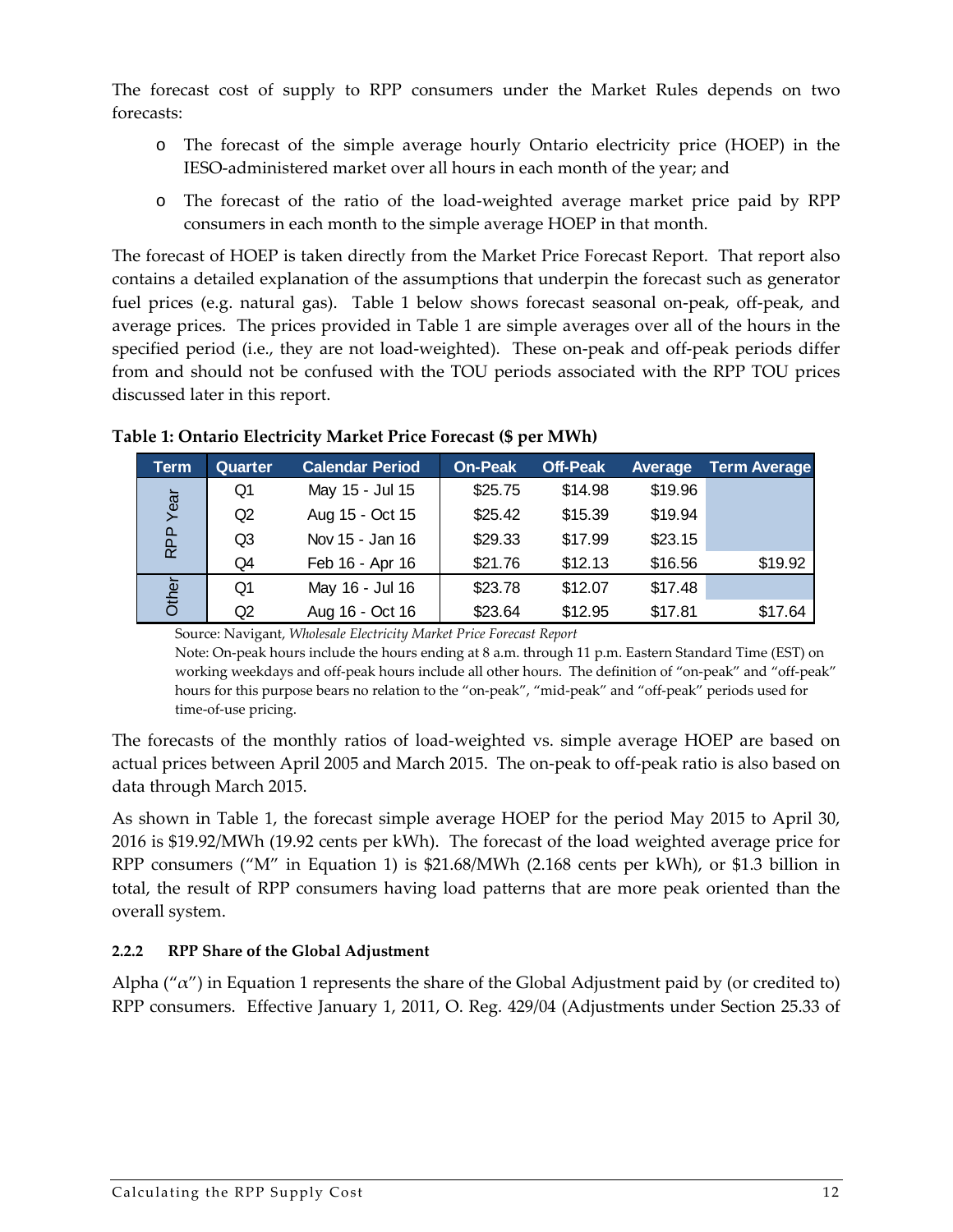the *Act*) made under the *Electricity Act, 1998* was amended to revise how Global Adjustment costs are allocated to two sets of consumers, Class A and Class B (includes RPP consumers)<sup>12</sup> .

The first step to determine alpha is to estimate Class A's share of the Global Adjustment. Based on the formula and periods defined in O. Reg. 429/04, the Class A share has been decreased to 9.6% for the July 2014 to June 2015 period; and it is assumed for the purposes of this forecast to remain at that level for the July 2015 to June 2016 period.<sup>13</sup> Class B's share of the Global Adjustment is therefore 90.4%.

The next step is to estimate RPP consumers' share of Class B consumption. One factor to consider is the migration of customers to competitive retail supply or the spot market. This is a potential risk factor in determining the RPP supply cost. The expected impact of this migration away from the RPP (or attrition) has been reflected in the forecast volume of RPP consumers. However, attrition is not expected to have a significant impact on the load shape of RPP consumers for this period.

Based on historical data on RPP consumption as a share of total Ontario consumption, it is forecast that RPP consumption will represent about 61 TWh or 52.5% of total Class B consumption.<sup>14</sup> The RPP share varies from month to month, ranging between 50.9% and 54.9%. The value of **α**  therefore ranges between 0.460 and 0.496. Over the entire RPP period, RPP consumers are forecast to be responsible for 47.5% of the Global Adjustment.

#### **2.2.3 Cost Adjustment Term for Prescribed Generators**

This section covers the second term of Equation 1:

$$
\text{C}_{\text{RPP}} = \text{M} + \alpha \left[ \left( A - B \right) + \left( \text{C} - \text{D} \right) + \left( \text{E} - \text{F} \right) + \text{G} \right] + \text{H}
$$

The prescribed generators are comprised of the nuclear and baseload hydroelectric facilities of Ontario Power Generation (OPG). The amounts paid for the prescribed generation as set out in the EB‐2013‐0321 Payment Amounts Order dated December 18, 2014 is \$59.29/MWh for nuclear generation,\$40.20/MWh for prescribed hydroelectric generation and \$41.93 for the newly prescribed hydroelectric generation. This Order also set out an additional deferral and variance account payment in 2015 of \$1.33/MWh and \$6.04/MWh respectively for the nuclear and prescribed hydroelectric generation facilities. There is no deferral and variance account payment for the newly prescribed hydroelectric generation.

On December 18, 2014, OPG filed an application (EB‐2014‐0370) for the clearance of certain deferral and variance account balances. This proceeding is currently underway. While a decision and order from the OEB will not be available to inform this Report, the OEB believes

<sup>12</sup> O. Reg. 429/04 defines two classes of consumers; Class A, comprised of consumers whose maximum hourly demand for electricity in a month is 5 MW or more; and Class B consumers, comprised of all other consumers, including RPP consumers. Subsequent to this, O. Reg. 126/14 redefined the demand threshold and allows certain load facilities with an average monthly peak load of 3-5 MW to become eligible to be a Class A customer on an opt-in basis, effective July, 2015.

<sup>13</sup> The percentage of Class A Global Adjustment costs was based on Class A load during peak demand hours in the May 1, 2013 to April 30, 2014 period. The Class A peak demand factor effective for the July 1, 2015 to June 30, 2016 period will be based on peak load percentages in the May 1, 2014 to April 30, 2015 period.

<sup>14</sup> The Class A/Class B split did not exist before January 2011. Data on RPP consumption as a share of total Class B consumption is available only for the January 2011 to September 2014 period.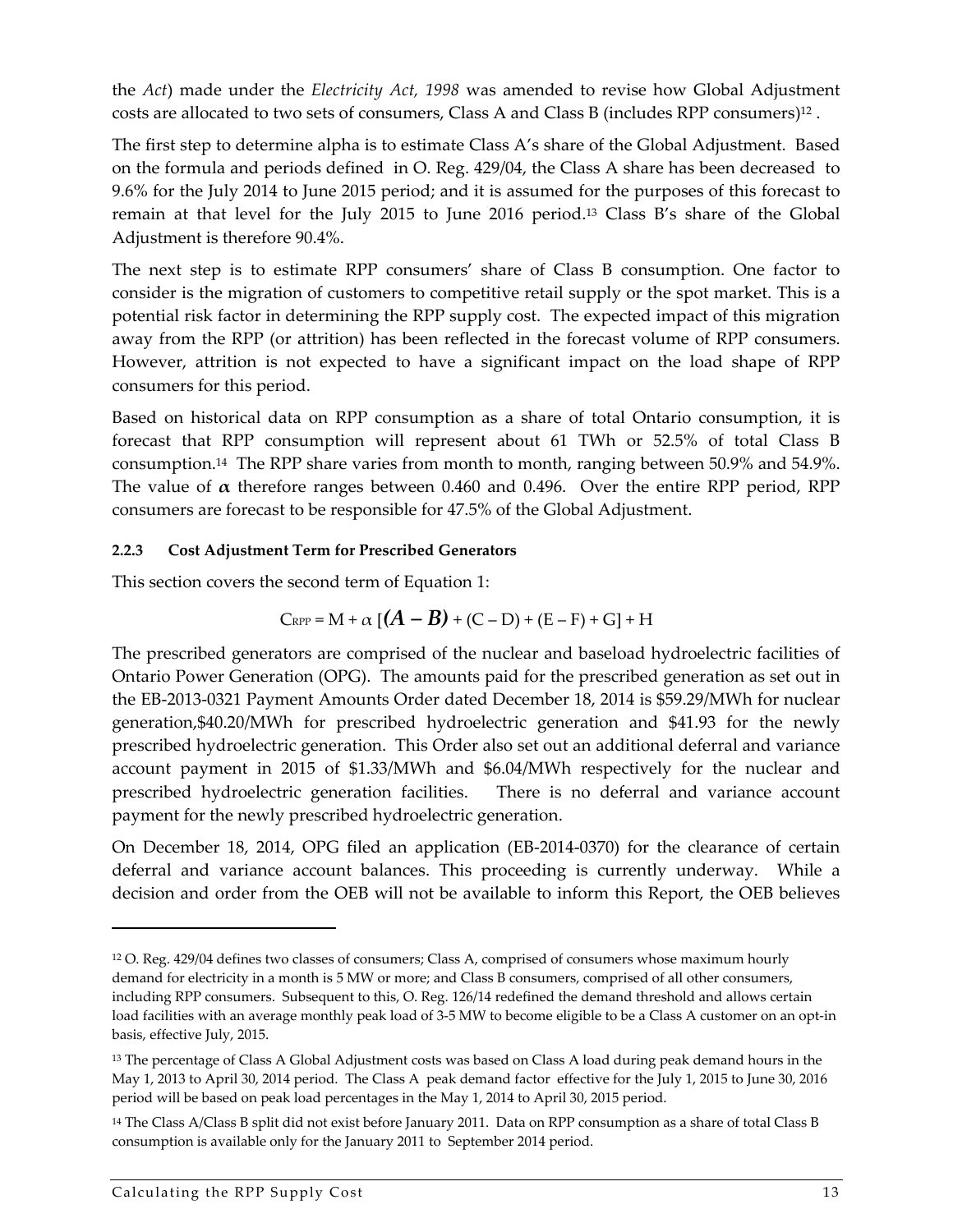that it is prudent to take into account some effect of the application for disposition of the variance account balances this application. This approach is consistent with one of the objectives of the RPP, which is to smooth changes in prices over time. Therefore, approximately 50% of the requested cost recovery has been used for the purpose of calculating the RPP prices, with the requested implementation date of July 1, 2015. The inclusion of an amount in the RPP should in no way be taken as predictive of the outcome of that proceeding. Regardless of the final decision the OEB makes regarding OPG's application on its deferral and variance accounts, any difference will be reflected in a variance account, and will be included in electricity prices when they are reviewed in November 2015.

Quantity A was therefore forecast by multiplying payment amounts per MWh consistent with the assumption described above, by the prescribed assets' total forecast output per month in MWh.

Quantity B was forecast by estimating the market values of each MWh of nuclear and prescribed hydraulic generation, and multiplying those market values by the volume of nuclear and prescribed hydraulic generation. The value of A is \$4.6 billion, and the value of B is \$1.6 billion.

#### **2.2.4 Cost Adjustment Term for Non‐Utility Generators (NUGs) and Other Generation under Contract with OEFC**

This section describes the calculation of the third term of Equation 1:

$$
C_{\text{RPP}} = M + \alpha \left[ (A - B) + (C - D) + (E - F) + G \right] + H
$$

Although the details of these payments (amounts by recipient, volumes, etc.) are not public, published information from the IESO (formerly the OPA) about aggregate monthly payments to non-utility generators (NUGs) has been used as the basis for forecasting payments in future months. This data has been supplemented by information provided by the OEFC. This forecast was used to compute an estimate of the total payments to the NUGs under their contracts, or amount C in Equation 1.

The amount that the NUGs would receive under the Market Rules, quantity D in Equation 1, is their hourly production times the hourly Ontario energy price. These quantities were forecast on a monthly basis, as an aggregate for the NUGs as a whole.

The value of "C" in Equation 1 (i.e., the contract cost of the NUGs) is estimated to be  $$0.8$ billion, and the value of "D" (i.e., the market value of the NUG output) is estimated to be \$0.1 billion.

#### **2.2.5 Cost Adjustment Term for Certain Renewable Generation Under Contract with the IESO**

This section describes the calculation of the fourth term of Equation 1:

$$
C_{\text{RPP}} = M + \alpha [(A - B) + (C - D) + (E - F) + G] + H
$$

Quantities E and F in the above formula refer to certain renewable generators paid by the IESO under contracts related to output. Generators in this category are renewable generators under the following contracts:

- o Renewable Energy Supply (RES) Request for Proposals (RFP) Phases I, II and III;
- o the Renewable Energy Standard Offer Program (RESOP);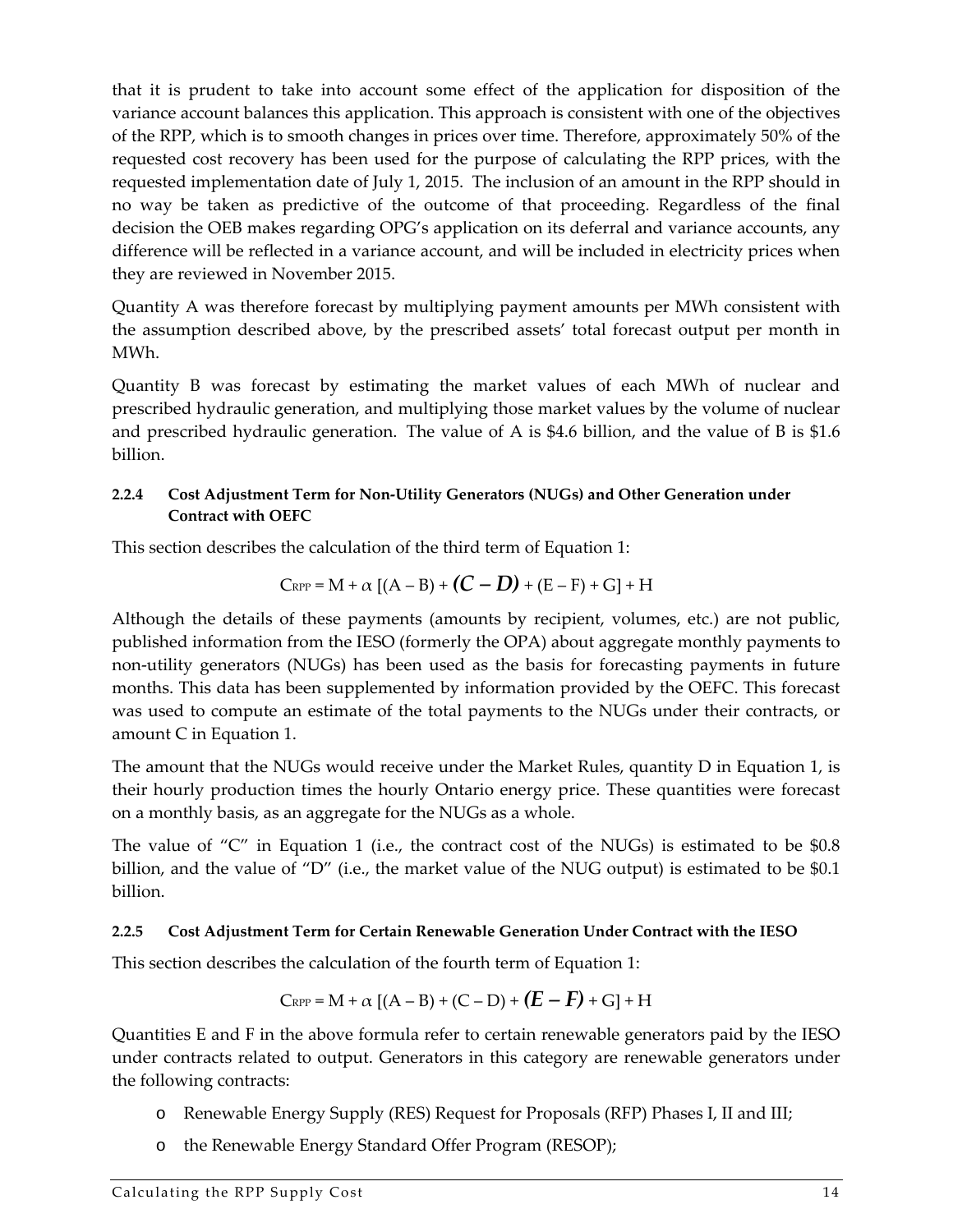- o the Feed‐In Tariff (FIT) Program;
- o the Hydroelectric Energy Supply Agreements (HESA) directive, covering new hydro; and,
- o the Hydro Contract Initiative (HCI), covering existing hydro plants.

Quantity E in Equation 1 is the forecast quantity of electricity supplied by these renewable generators times the fixed price they are paid under their contract with the IESO. The statistical model includes estimates of the fixed prices. In some cases, this is simply the announced contract price (e.g., \$420/MWh for solar generation under RESOP). In others, the contract price needs to be adjusted in each year either partially or fully in proportion to inflation. In still others, detailed information on contract prices is not available, and they have been estimated based on publicly‐available information (for example, the Ontario Government announced that the weighted average price for Renewable RFP I projects was \$79.97/MWh, but did not announce prices for individual contracts).<sup>15</sup>

The size and generation type of the successful renewable energy projects to date have been announced by the Government and the former OPA. The statistical model produced forecasts of additional renewable capacity coming into service during the RPP period, and the monthly output of both existing and new plants, using either historical values of actual outputs (where available), or estimates based on the plants' capacities and estimated capacity factors. The statistical model also forecasts average market revenues for each plant or type of plant. Quantity F in Equation 1 is therefore the forecast output of the renewable generation multiplied by the forecast average market revenue (based on market prices in the Wholesale Market Price Forecast Report) at the time that output is generated.

The value of "E" in Equation 1 (i.e., the contract cost of renewable generation) is estimated to be \$3.6 billion, and the value of "F" (i.e., the market value of renewable generation) is estimated to be \$0.4 billion.

#### **2.2.6 Cost Adjustment Term for Other Contracts with the IESO**

This section describes the calculation of the fifth term of Equation 1:

$$
C_{\text{RPP}} = M + \alpha \left[ (A-B) + (C-D) + (E-F) + G \right] + H
$$

The costs for three types of resources under contract with the IESO are included in G:

- 1. conventional generation (e.g., natural gas) whose payment relates to the generator's capacity costs;
- 2. demand side management or demand response contracts; and
- 3. Bruce Power, which has an output‐based contract for generation from its Bruce A nuclear facility, and a price guarantee contract (i.e., floor price) for its Bruce B facility.

The contribution of conventional generation under contract to the IESO to quantity G relates to several contracts:

<u> 1989 - Johann Stein, marwolaethau a bhann an t-Albann an t-Albann an t-Albann an t-Albann an t-Albann an t-Alb</u>

<sup>15</sup> For information related to the FIT Price Schedule, see the OPA's dedicated web page at: http://fit.powerauthority.on.ca/program‐resources/price‐schedule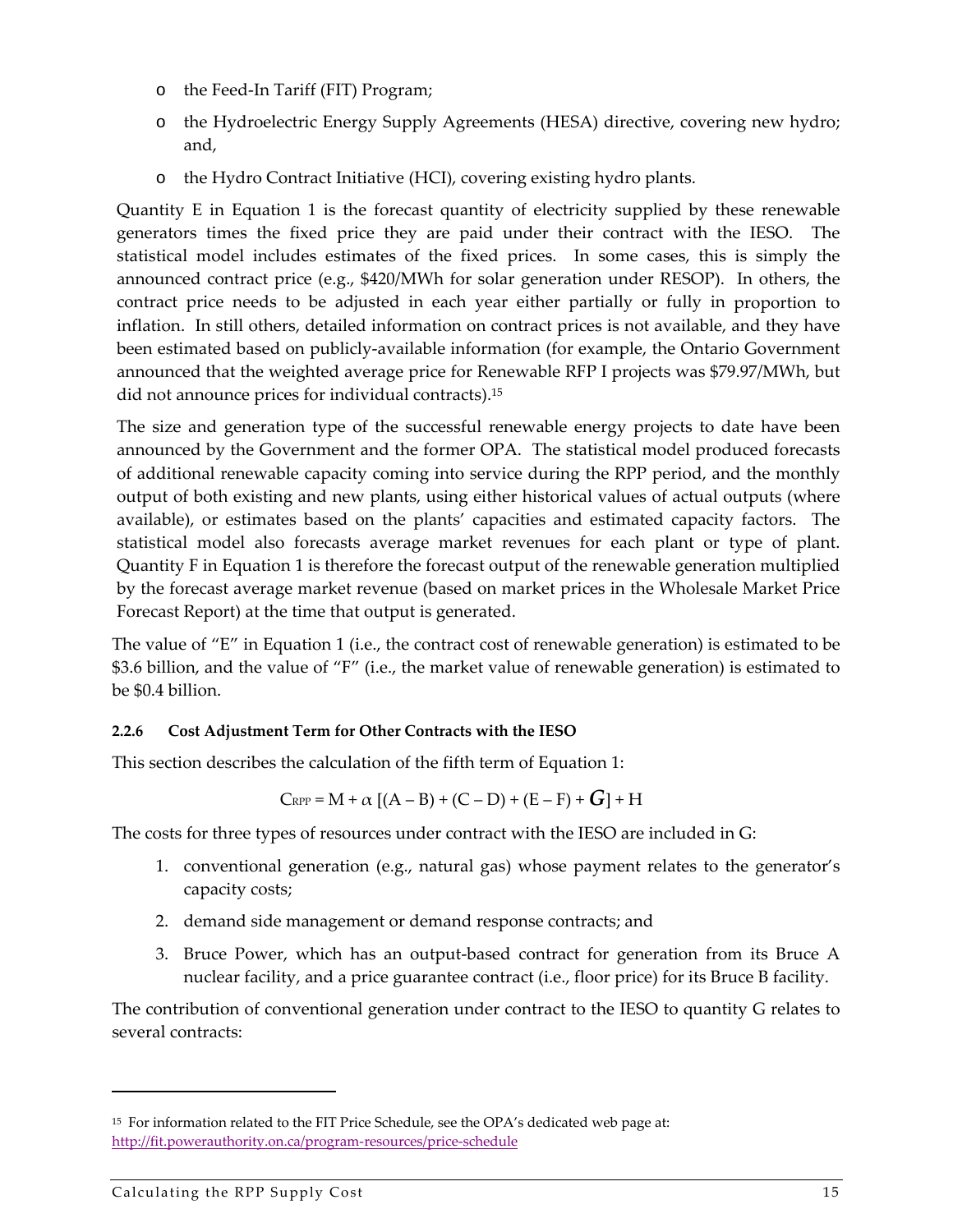- o Clean Energy Supply (CES) contracts, which include conventional generation contracts as well as one demand response contract awarded to Loblaws;<sup>16</sup>
- o The "early mover" contracts;<sup>17</sup>
- o Seven contracts awarded through the Combined Heat and Power (CHP) Phase I  $RFP<sub>18</sub>$ ;

The costs of these contracts, for the purpose of calculating the RPP supply cost, are based on an estimate of the contingent support payments to be paid under the contract guidelines. The contingent support payment is the difference between the net revenue requirement (NRR) stipulated in the contracts and the "deemed" energy market revenues. The deemed energy market revenues were estimated based on the deemed dispatch logic as stipulated in the contract and the Wholesale Market Price Forecast Report that underpins this RPP price setting activity. The NRRs and other contract parameters for each contract have been estimated based on publicly available information. Examples include the average NRR for the CES contracts which was announced by the Government to be  $$7,900$  per megawatt-month,<sup>19</sup> as well as an NRR of \$17,000 for the cancelled Oakville Generating station which has been used as a guideline for some of the more recent gas plant additions.

The cost to the IESO of any additional conservation and demand management (CDM) initiatives is also captured in term G of Equation 1. Starting on January 1, 2015, and continuing until December 31, 2020, electricity distributors are expected to continue to offer CDM programs to customers in their service area, consistent with the Minister of Energy's Directive issued to the OEB and the Letter of Direction to the OPA, both dated March 31, 2014. Costs for these programs will be recovered and settled with the IESO, by way of contracts with the LDCs, for the period 2015 to 2020.

The Bruce Power contract initially stipulated that output from the Bruce A facility would be paid a base price of \$57.37/MWh, indexed to inflation, plus fuel costs. As of April 1, 2008, the base price was increased by \$2.11/MWh, to \$59.48/MWh.<sup>20</sup> At today's fuel prices and including

<sup>16</sup> Nine facilities holding CES contracts are operational during this RPP period: the GTAA Cogeneration Facility, the Loblaws Demand Response Program, and seven large gas‐fired plants (Portlands, Goreway, Greenfield, St. Clair, York Energy Centre, Halton Hills and Green Electron Power). The OPA entered into contracts with these facilities pursuant to directives from the Minister of Energy.

<sup>17</sup> On December 14, 2005, the Minister of Energy directed the OPA to negotiate contracts with plants that had entered service since 1998 without a contract. Five facilities signed early mover contracts with the OPA: the Brighton Beach facility, TransAlta's Sarnia facility, and three Toromont facilities. On December 24, 2008, the OPA was directed to negotiate new contracts which are to expire no later than December 26, 2026. For forecasting purposes, it is assumed that the contribution to the Global Adjustment of these contracts will be similar to what it would have been under the old contracts.

<sup>18</sup> Seven facilities holding CHP Phase I contracts are expected to be operational during this RPP period: the Great Northern Tri‐gen Facility, the Durham College District Energy Project, the Countryside London Cogeneration Facility, the Warden Energy Centre, the Algoma Energy Cogeneration Facility, the East Windsor Cogeneration Centre, and the Thorold Cogeneration Project.

<sup>&</sup>lt;sup>19</sup> Given the Ministerial directive to the OPA, the NRR for the "early movers" was assumed to be the same.

<sup>20</sup> http://www.powerauthority.on.ca/sites/default/files/page/5142\_First\_Amendment\_BPRIA\_20070829.pdf The "base" (or "reference") price was increased due to the agreement involving the expansion of the Bruce A refurbishment project.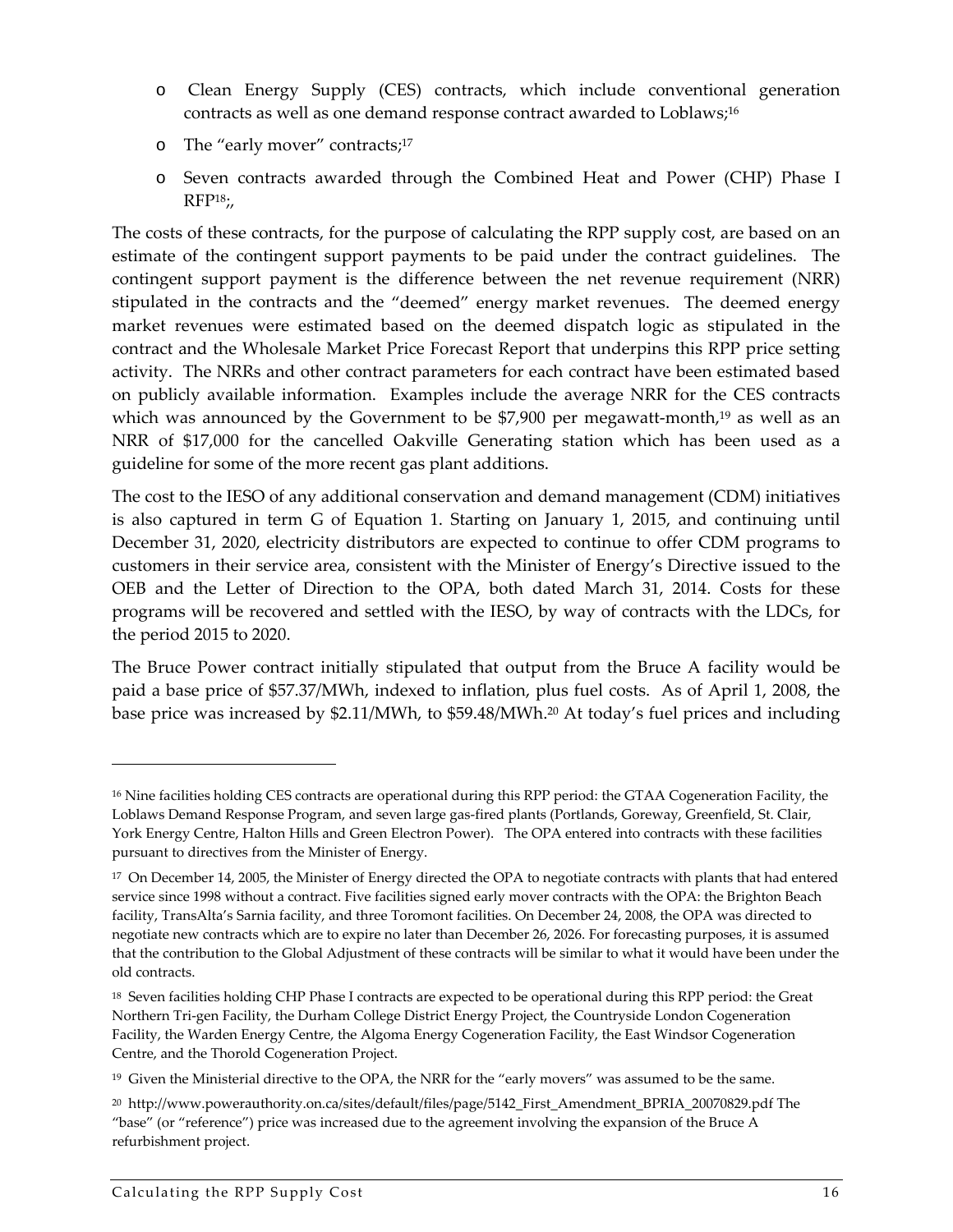inflation adjustments since the contract went into effect, the average price during the upcoming RPP period is estimated to be approximately \$78/MWh. Under the agreement, Bruce Power will be paid a monthly contingent support payment if its actual revenues are less than contract revenues or it will make a revenue sharing payment to the IESO if actual revenues are greater than contract revenues.

The Bruce Power contract also stipulates that output from the Bruce B facility be guaranteed a floor price of \$45/MWh, indexed to inflation, over a calendar year. Adjustments for inflation are made on an annual basis. For the upcoming RPP period, the average floor price is forecast to be approximately \$54/MWh.

The IESO has a contract with OPG for the on-going operation of OPG's Lennox Generating Station, a 2,140-MW peaking plant. The cost of this contract is included in the "G" variable.

The value of "G" in Equation 1 (i.e., net cost of Bruce nuclear, gas and Lennox generation plus CDM programs) is estimated to be \$3.6 billion.

#### **2.2.7 Estimate of the Global Adjustment**

The total Global Adjustment is estimated to be a cost of \$10.5 billion. The RPP share of this (i.e.,  $\alpha$  times the total cost) is estimated to be a cost of \$5.0 billion, or \$81.94/MWh (8.194 cents per kWh). This is the forecast of the average Global Adjustment cost per unit that will accrue to RPP consumers over the period from May 1, 2015 to April 30, 2016.

The Global Adjustment represents the difference between the total contract cost of the various contracts it covers (for the prescribed generating assets, Bruce nuclear, gas plants, renewable generation, CDM, etc.) and the market value of certain of the contracted generation. The Global Adjustment therefore changes for two reasons:

- o changes (usually increases) in the number and aggregate capacity of contracts it covers, or
- o fluctuations in the market revenues earned by contracted and prescribed generation.

This is illustrated in Figure 2, which shows how the Global Adjustment is expected to change over the next 18 months. Consumers pay the full cost of the contracts covered by the Global Adjustment, either through market costs or through the Global Adjustment itself. The Global Adjustment fluctuates as market prices rise and fall, but the total supply cost (market cost plus Global Adjustment) is expected to increase over the next 12 months.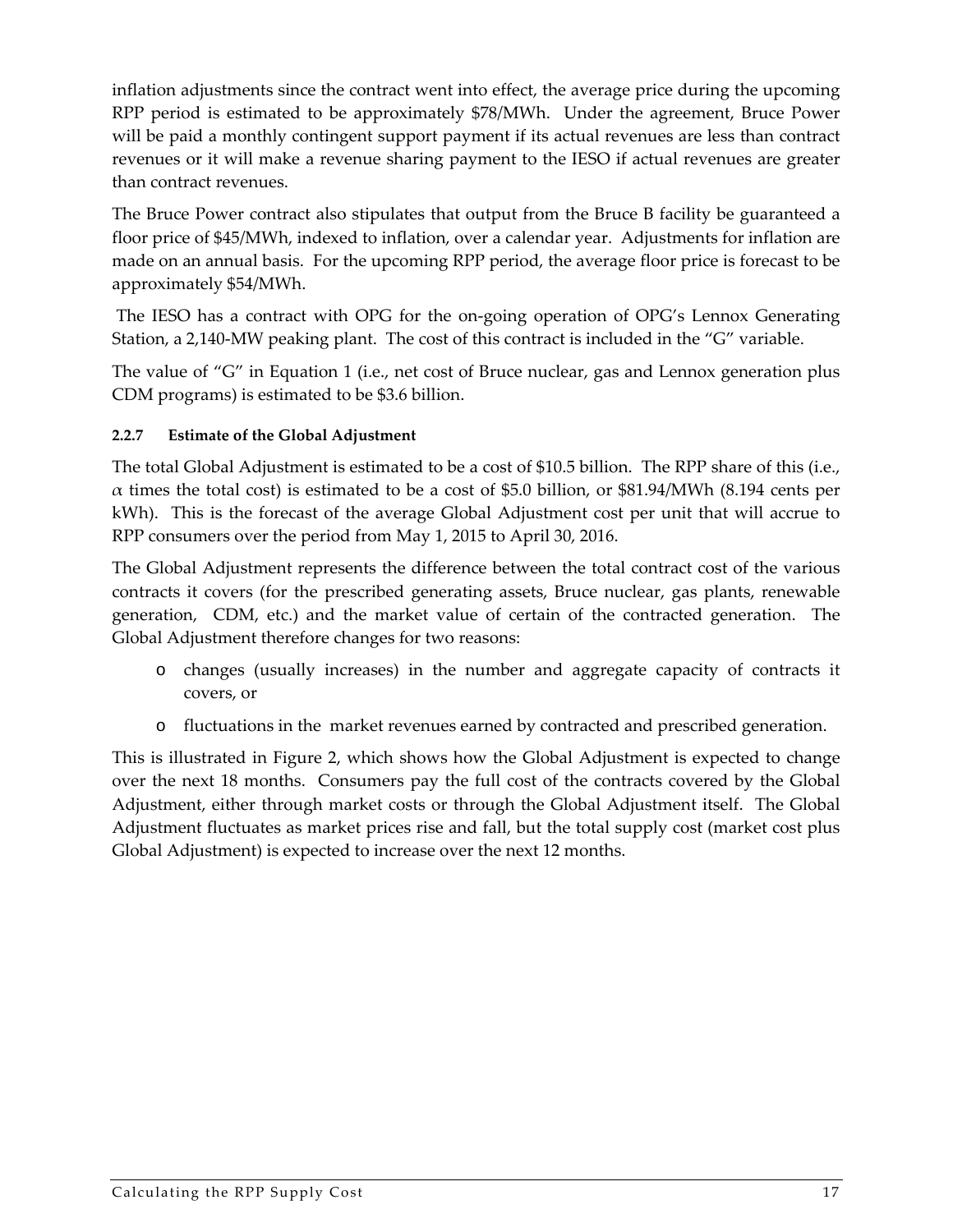



The primary factors contributing to the increase in the supply cost between this RPP period and the previous one are the change to the total payment amounts for the prescribed assets estimated in the forecast and an increase in costs related to new renewable sources of generation.

Wholesale market prices do not materially contribute to an increase or decrease in supply cost because changes in market prices are almost exactly offset by changes in the opposite direction in the Global Adjustment.

#### **2.2.8 Cost Adjustment Term for IESO Variance Account**

This section describes the calculation of the sixth term of Equation 1:

$$
C_{\text{RPP}} = M + \alpha \left[ (A - B) + (C - D) + (E - F) + G \right] + H
$$

The cost adjustment term for the OPA variance account consists of two factors. The first is the forecast interest costs associated with carrying any RPP‐related variances incurred during the upcoming RPP period (May 2015 – April 2016). The second represents the price adjustment required to clear (i.e., recover or disburse) the existing RPP variance and interest accumulated over the previous RPP period.

The first term discussed above is small, as any interest expenses incurred by the IESO to carry consumer debit variances in some months are generally offset by interest income the IESO receives from carrying consumer credit balances in other months. In addition, the interest rate paid by the IESO on the variance account is relatively low.

The second term is significant. It represents the price adjustment necessary to clear the total net variance accumulated since the RPP was introduced on April 1, 2005 through to the beginning of this RPP Period. As of April 30, 2015 the net variance account balance is forecast to be a favourable, or positive, balance of approximately \$153 million including interest. This is quantity "H" in Equation 1.

A variance clearance factor has been calculated that is estimated to bring the variance account to approximately a zero balance over the twelve month period, after taking into account both the changes in total RPP consumption and the Final RPP Variance Settlement Amount payments expected as of April 30, 2015. This variance clearance factor has decreased from a credit of 0.345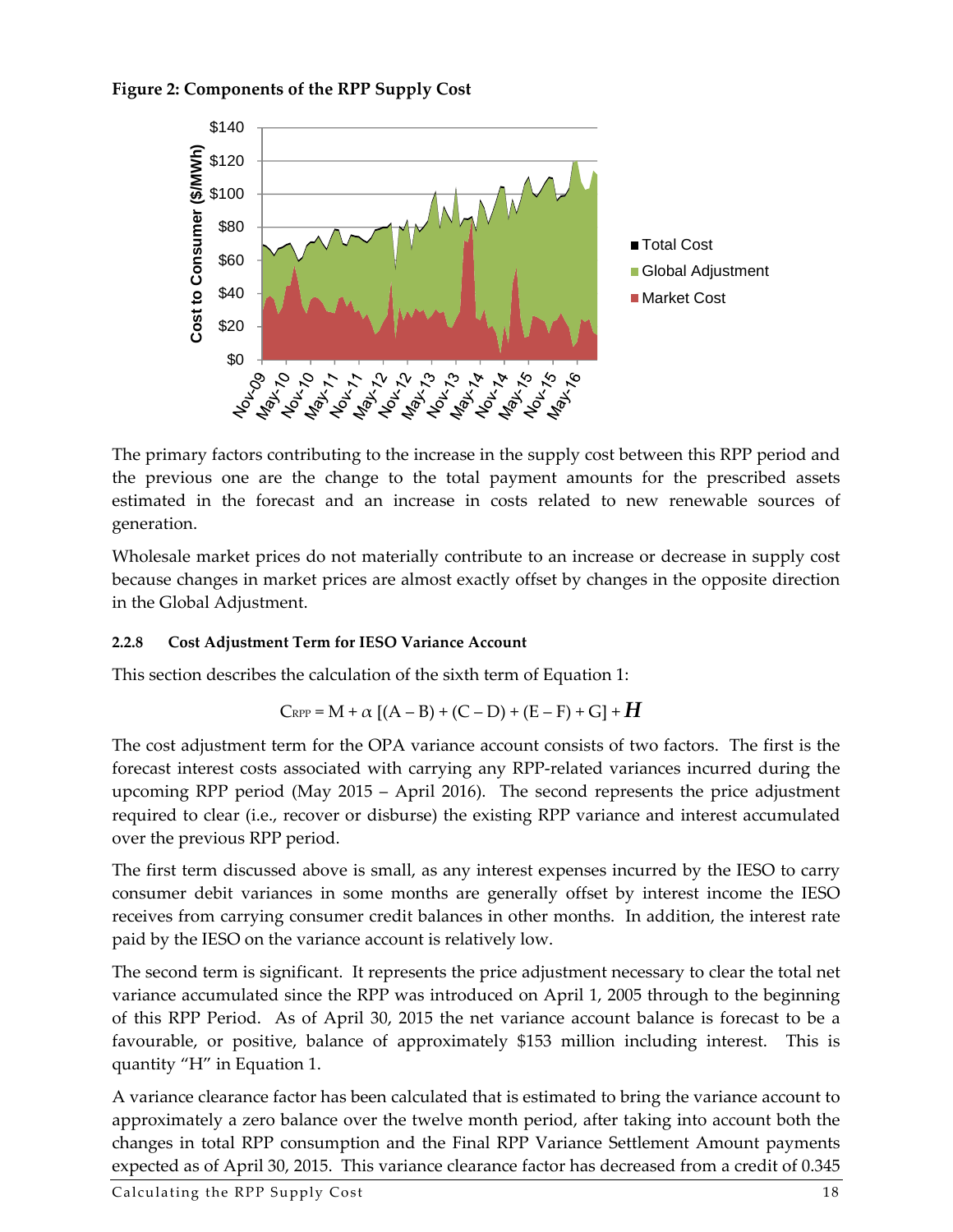cents per kWh in the previous RPP report to a credit of 0.252 cents per kWh. This change is primarily the result of higher‐than‐forecast Global Adjustment costs, which decreased the variance account surplus balance. The variance clearance factor decreases the average RPP supply cost by the amount of the credit: \$2.52/MWh (0.252 cents per kWh).

#### **2.3 Correcting for the Bias Towards Unfavorable Variances**

The supply costs discussed in section 2.2 are based on a forecast of the HOEP. However, actual prices and actual demand cannot be predicted with absolute certainty. Calculating the total RPP supply cost therefore needs to take into account the fact that volatility exists amongst the forecast parameters, and that there is a slightly greater likelihood of negative or unfavourable variances than favourable variances. For example, because nuclear generation plants tend to operate at capacity factors between 80% and 90%, these facilities are more likely to "under‐ generate" (due to unscheduled outages) than to "over‐generate" (i.e., there is 10‐20% upside versus 80‐90% downside on the generator output). Similarly, during unexpectedly cold or hot weather, prices tend to be higher than expected as does RPP consumers' demand for electricity. The net result is that the RPP would be "expected" to end the year with a small unfavourable variance in the absence of a minor adjustment to reflect the greater likelihood of unfavourable variances.

The OEB regularly reviews the differences between the estimated and actual RPP supply cost. Based on this experience, the Adjustment to Address Bias Towards Unfavourable Variance is set at \$1.00/MWh (0.100 cents per kWh). This amount is included in the price paid by RPP consumers to ensure that the "expected" variance at the end of the RPP year is zero.

#### **2.4 Total RPP Supply Cost**

Table 2 shows the percentage of Ontario's total electricity supply attributable to various generation sources, the percentage of forecasted Global Adjustment costs for each type of generation and the total unit costs. Total unit costs are based on contracted costs for each generation type, including global adjustment payments and market price payments, where applicable.

|                   | % of Total<br><b>Supply</b> | % of Total<br><b>GA</b> | <b>Total Unit Cost</b><br>(Cents/kWh) |
|-------------------|-----------------------------|-------------------------|---------------------------------------|
| <b>Nuclear</b>    | 58%                         | 44%                     | 6.6                                   |
| <b>Hydro</b>      | 22%                         | 13%                     | 5.6                                   |
| Gas               | 10%                         | 17%                     | 12.7                                  |
| Wind              | 7%                          | 13%                     | 12.5                                  |
| Solar             | 2%                          | 12%                     | 47.3                                  |
| <b>Bio Energy</b> | $0\%$                       | 1%                      | 21.1                                  |

#### **Table 2: Total Electricity Supply and Cost**

NB: Hydro excludes NUGs and OPG non-prescribed generation. Gas includes Lennox and NUGs. Percentage (%) of Total GA excludes CDM costs.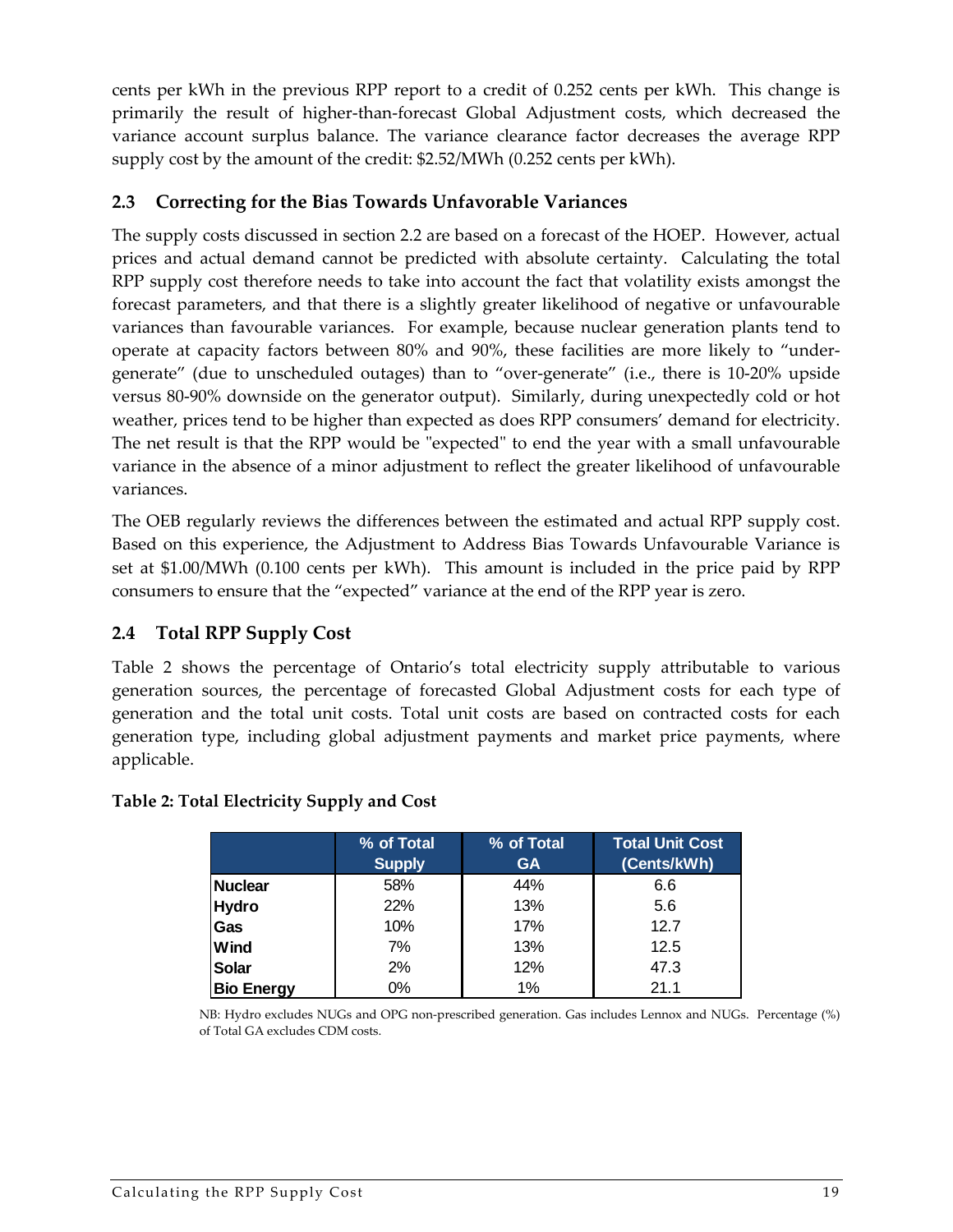The total RPP supply cost is estimated to be \$6.2 billion.<sup>21</sup>

The following table itemizes the various steps discussed above to arrive at the average RPP supply cost of \$102.10/MWh. This average supply cost corresponds to an average RPP price, which is referred to as RPA, of 10.210 cents per kWh.

|  |  |  |  | Table 3: Average RPP Supply Cost Summary |
|--|--|--|--|------------------------------------------|
|--|--|--|--|------------------------------------------|

| <b>RPP Supply Cost Summary</b>                                      |   |          |
|---------------------------------------------------------------------|---|----------|
| for the period from May 1, 2015 through April 30, 2016              |   |          |
|                                                                     |   | Current  |
| <b>Forecast Wholesale Electricity Price</b>                         |   | \$19.92  |
| Load-Weighted Price for RPP Consumers (\$ / MWh)                    |   | \$21.68  |
| Impact of the Global Adjustment (\$ / MWh)                          | ┿ | \$81.94  |
| Adjustment to Address Bias Towards Unfavourable Variance (\$ / MWh) | + | \$1.00   |
| Adjustment to Clear Existing Variance (\$ / MWh)                    | + | (\$2.52) |
| Average Supply Cost for RPP Consumers (\$ / MWh)                    |   | \$102.10 |
| Source: Navigant                                                    |   |          |

<sup>&</sup>lt;sup>21</sup> The total cost figure is net of the forecast variance account balance as of April 30, 2015.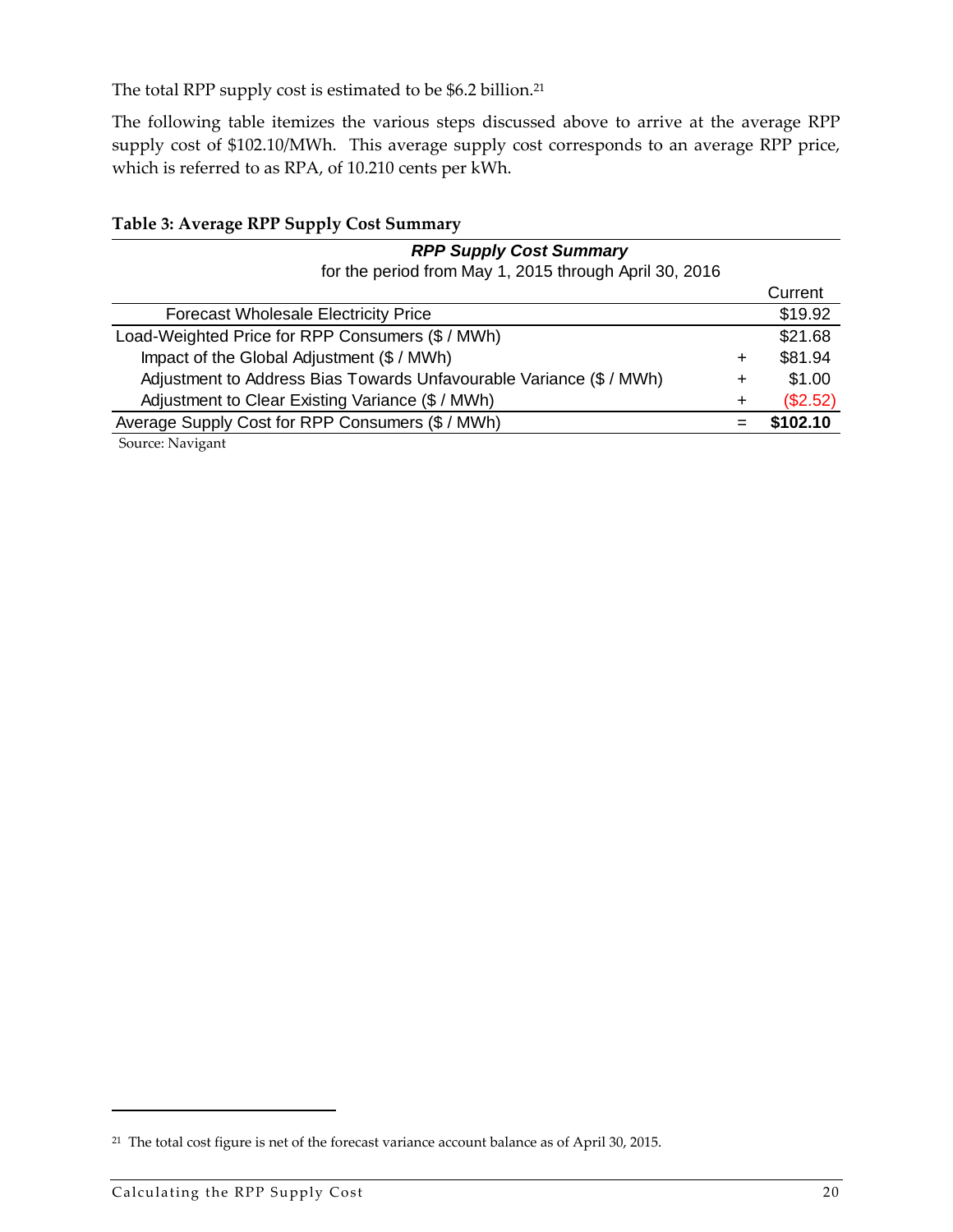#### **3. Calculating the RPP Price**

The previous chapter calculated a forecast of the total RPP supply cost. Given the forecast of total RPP demand, it also produced a computation of the average RPP supply cost and the average RPP supply price, RPA. This chapter explains how prices are determined for consumers with eligible time-of-use meters that are being charged the TOU prices, RPEM<sub>ON</sub>, RPEM<sub>MID</sub>, and RPEM<sub>OFF</sub>, and for the tiers, RPCM<sub>T1</sub> and RPCM<sub>T2</sub>.

#### **3.1 Setting the TOU Prices for Consumers with Eligible Time‐of‐Use Meters**

For those consumers with eligible time-of-use meters, three separate prices apply. The times when these prices apply varies by time of day and season, as set out in the RPP Manual. There are three price levels: On-peak (RPEM<sub>ON</sub>), Mid-peak (RPEM<sub>MID</sub>), and Off-peak (RPEM<sub>OFF</sub>). The load‐weighted average price must be equal to the RPA.

As described in the RPP Manual, the first step is to set the Off-peak price, or RPEMOFF. This price reflects the forecast market price during that period, including the Global Adjustment and the variance clearance factor. The Mid-peak price, RPEMMID, is similarly set. After these two prices are set, and given the forecast levels of consumption during each of the three periods, the On-peak price, RPEM<sub>ON</sub>, is determined by the requirement for the load-weighted average of TOU prices to equal the RPA.

The various components of Global Adjustment costs are allocated to TOU consumption periods based on the type of cost. The costs associated with OPG's regulated facilities, Bruce Power's nuclear plants, most renewable generation and CDM costs related to conservation programs are allocated uniformly across all consumption. The remaining portion of the CDM cost is allocated only to On‐peak consumption, because the purpose of the demand management portion of CDM is to ensure uninterrupted supply during peak times. Payments to Lennox are also allocated to the on‐peak period, for the same reason. Payments to natural gas generators have been allocated into each of the three periods, recognizing that they operate in all three of them. Most of the costs are recovered from mid‐ and on‐peak times. The largest proportion of the forecast payments to natural gas generators has been allocated to the on‐peak period, reflecting the system purpose for which many of the facilities were initially contracted: ensuring reliability of supply and being a dispatchable source of power at times of higher demand. The NUG component of the GA is allocated to both Mid-peak and On-peak consumption because these generators serve non‐Off‐peak consumption. As well, approximately one‐quarter of the stochastic adjustment was allocated to the Mid‐peak price and three‐quarters was allocated to the On‐peak price because the majority of risks covered by the adjustment are borne during these time periods.

The overall effect of this allocation is to increase the differential between the on-peak and offpeak prices to 2:1. This ratio, which is higher than in recent RPP settings, strengthens the incentive for electricity consumers to shift their consumption away from on‐peak periods, when their electricity prices are highest. Not only is the on‐peak price higher under this scenario, but the off‐peak price is also lower than it would have been absent this change. A customer with a consumption pattern that mirrors overall TOU consumption would experience no overall bill impact from this change to the ratio, since each of the TOU prices are set so that they collectively recover the same average cost.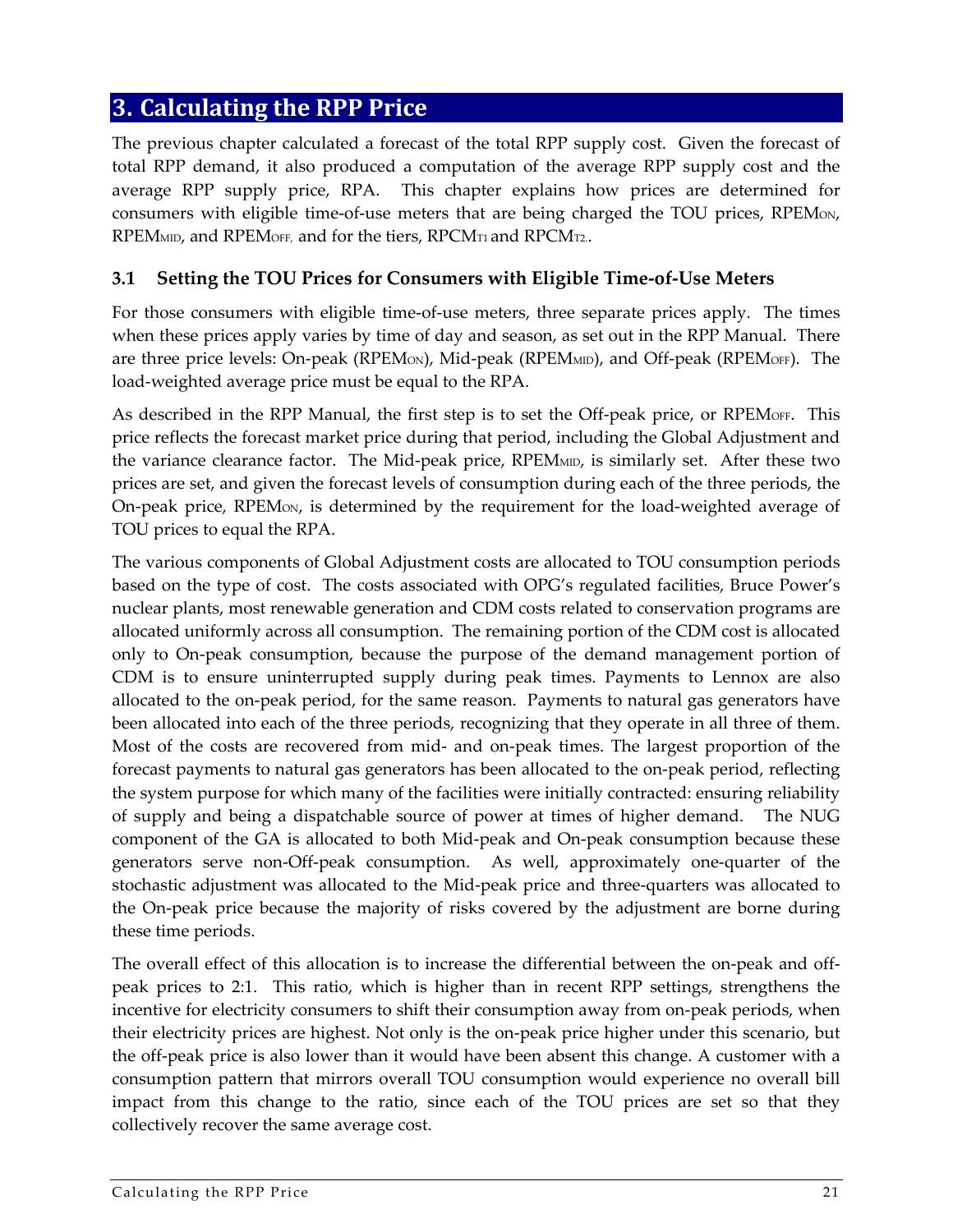The resulting **time‐of‐use prices** are:

- o RPEMOFF = 8.0 cents per kWh
- o RPEM<sub>MID</sub> = 12.2 cents per kWh, and
- o RPEMON = 16.1 cents per kWh.

As defined in the RPP Manual, the time periods for time-of-use (TOU) price application are defined as follows:

- o *Off‐peak* period (priced at RPEMOFF):
	- *Winter and summer weekdays*: 7 p.m. to midnight and midnight to 7 a.m.
	- *Winter and summer weekends and holidays*:<sup>22</sup> 24 hours (all day)
- o *Mid‐peak* period (priced at RPEMMID)
	- *Winter weekdays (November 1 to April 30)*: 11 a.m. to 5 p.m.
	- *Summer weekdays (May 1 to October 31)*: 7 a.m. to 11 a.m. and 5 p.m. to 7 p.m.
- o *On‐peak* period (priced at RPEMON)
	- *Winter weekdays*: 7 a.m. to 11 a.m. and 5 p.m. to 7p.m.
	- *Summer weekdays*: 11 a.m. to 5 p.m.

The above times are given in local time (i.e., the times given reflect daylight savings time in the summer).

The average price for a consumer on time‐of‐use prices depends on the consumer's load profile (i.e., how much electricity is used at what time). The load profile assumed for TOU consumers is different from the load profile for non‐TOU RPP consumers. RPP prices are set so that a TOU consumer with an average TOU load profile will pay the same average price as an RPP consumer that pays the tiered prices with a typical (non‐TOU) load profile. This average price is equal to the RPA, 10.2 cents per kWh.

#### **3.2 Setting the Tiered Prices**

The final step in setting the price for RPP consumers with conventional meters is to determine the tiered prices. For these consumers, there is a two-tiered pricing structure:  $\text{RPCM}_{\text{TI}}$  (the price for consumption at or below the tier threshold) and RPCMT2 (the price for consumption above the tier threshold). The tier threshold is an amount of consumption per month.

The tiered prices are calculated so that the average per unit revenue generated is equal to the RPA. This is achieved by maintaining the ratio between the original upper and lower tier prices (i.e., the ratio between 4.7 and 5.5 cents per kWh) and forecasting consumption above and below the threshold in each month of the RPP.

<sup>22</sup> For the purpose of RPP time‐of‐use pricing, a "holiday" means the following days: New Year's Day, Family Day, Good Friday, Christmas Day, Boxing Day, Victoria Day, Canada Day, Labour Day, Thanksgiving Day, and the Civic Holiday. When any holiday falls on a weekend (Saturday or Sunday), the next weekday following (that is not also a holiday) is to be treated as the holiday for RPP time-of-use pricing purposes.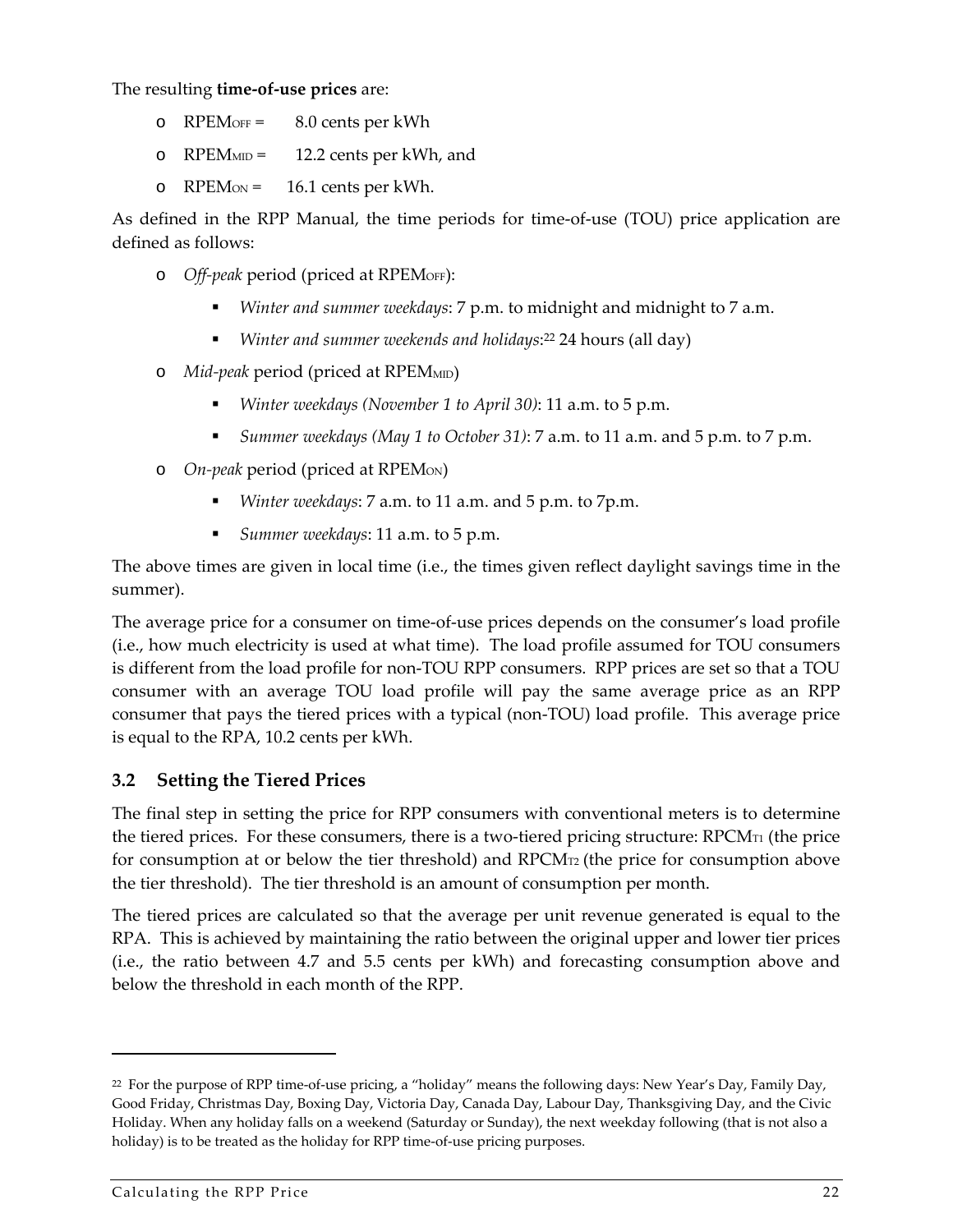RPP tiered prices are set such that the weighted average price will come as close as possible to the RPA, based on the forecast ratio of Tier 1 to Tier 2 consumption, and maintaining a 15-17% difference between Tier 1 and Tier 2 prices.

The resulting **tiered prices** are:

- o  $RPCM_{T1} = 9.4 \text{ cents per kWh}$ ; and,
- o RPCMT2 = 11.0 cents per kWh.

#### **Table 4: Price Paid by Average RPP Consumer under Tiered and TOU RPP prices**

| <b>Time-of-Use RPP Prices</b> | Off-Peak          | Mid-Peak | On-Peak         | <b>Average Price</b> |
|-------------------------------|-------------------|----------|-----------------|----------------------|
| Price                         | 8.0 <sub>¢</sub>  | 12.2c    | 16.1c           | 10.2 <sub>¢</sub>    |
| % of TOU Consumption          | 64%               | 18%      | 18%             |                      |
|                               |                   |          |                 |                      |
| <b>Tiered RPP Prices</b>      | Tier <sub>1</sub> |          | Tier 2          | <b>Average Price</b> |
| Price                         | 9.4c              |          | $11.0 \text{·}$ | 10.2 <sub>¢</sub>    |